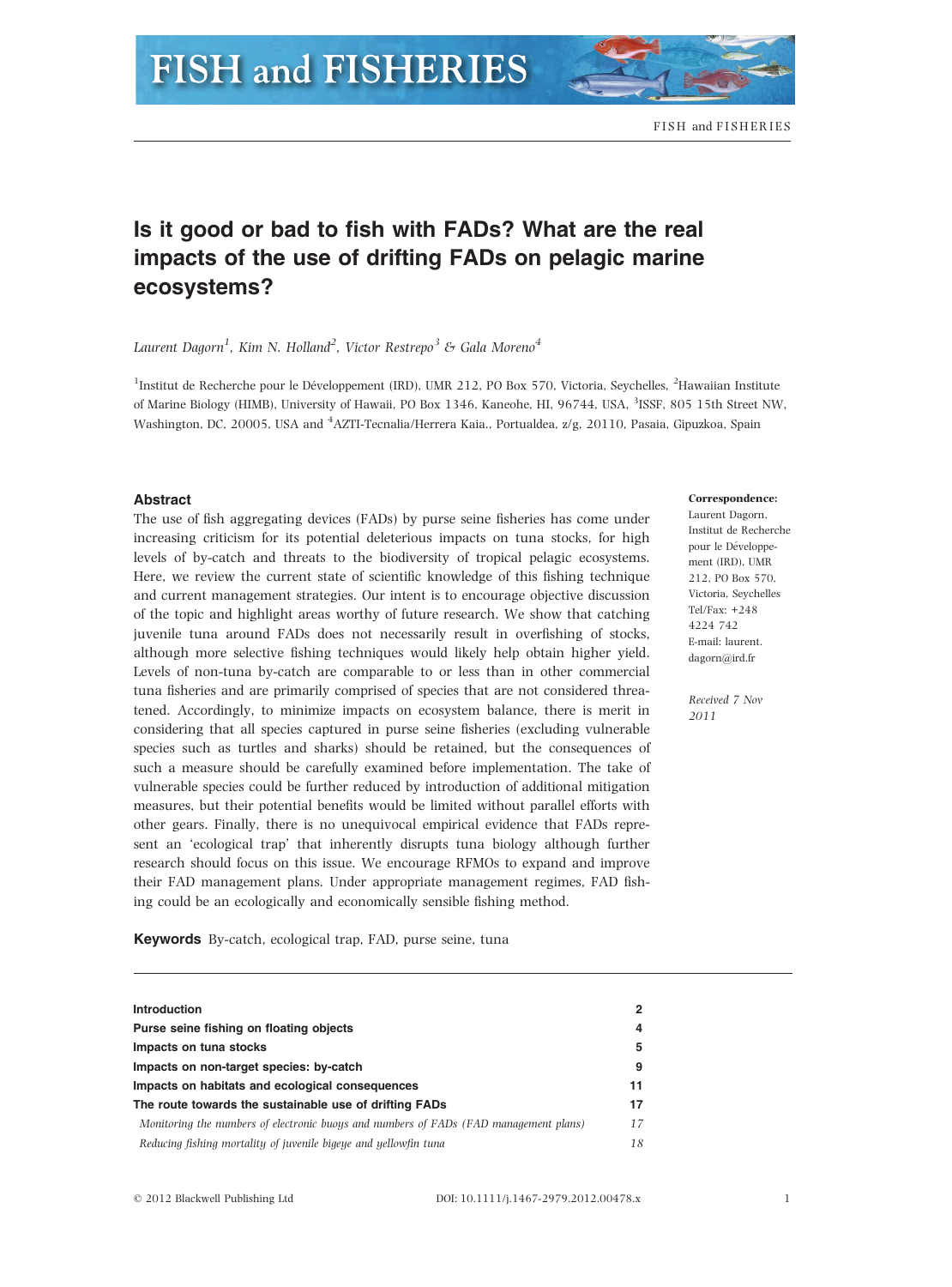| Reducing the fishery-induced mortality of by-catch | 18 |
|----------------------------------------------------|----|
| <b>Conclusion</b>                                  | 21 |
| Acknowledgements                                   | 22 |
| <b>References</b>                                  | 22 |
|                                                    |    |

#### Introduction

Many species of marine fishes aggregate around floating structures such as drifting logs or palm fronds (Castro et al. 2002; Taquet et al. 2007). This behaviour was first reported in 200 AD in the Mediterranean, when the Roman author Oppian described the use of floating objects to catch dolphinfish (Coryphaena hippurus, Coryphaenidae) (cited in Dempster and Taquet 2004). In the late 1950s, the first tuna (Scombridae) purse seiners operating in the eastern Pacific Ocean found it was feasible to capture schools of tunas associated with natural floating objects such as logs (Hall 1998). Thereafter, industrial tuna purse seiners increasingly focussed on using drifting floating objects to expedite and augment their catches. There are two main reasons for this focus. First, because floating objects are visible at the surface (or their positions are already known – see below), they help fishers reduce the search time required to locate fish schools. Finding and keeping track of floating objects has been further advanced by attaching radio beacons or satellite-linked GPS units. This permits tracking in real time and from great distances. Recently, the practice of attaching satellite-linked echosounder fish finder units to floating objects further improves efficiency by informing fishers as to which ones might have fish underneath and are then worth visiting. Second, floating objects increase the vulnerability of tunas to fishing; sets around floating objects have higher success rates (90%) than those made on freeswimming schools (50%) (Fonteneau et al. 2000; Suzuki et al. 2003; Miyake et al. 2010). Because floating objects provided such a major increase in the catchability of tunas (Marsac et al. 2000), fishers started to construct and release artificial fish aggregating devices (FADs). There are two basic categories of FADs – anchored and drifting. Anchored FADs are primarily (although not exclusively) used in small-scale coastal, semi-artisanal and sport fisheries, whereas open ocean drifting FADs are used by industrial purse seine fisheries.

This study discusses only the industrial use of drifting FADs. The use of FADs by purse seine fleets started in the 1980s and rapidly expanded throughout the early 1990s. In the remainder of this review, the term 'FAD' refers to any manmade floating object built for the purpose of fishing, whereas the term 'log' refers to any natural object and the term 'floating object' is used when referring to both FADs and logs.

The use of drifting FADs by the purse seine fishery raises the possibility of three potential negative impacts: (i) reduction in yield per recruit of target species (tunas), (ii) increased by-catch and perturbation of pelagic ecosystem balance and (iii) deleterious alteration of the normal movements of the species associated with FADs (Fonteneau et al. 2000; Bromhead et al. 2003; Morgan 2011).

First, let us address the issue of how FADs might contribute to overfishing of tuna stocks. Although FAD catches are usually mainly comprised of adult skipjack tuna (Katsuwonus pelamis, Scombridae), they are also usually characterized by the cooccurrence of small yellowfin (Thunnus albacares, Scombridae) and bigeye (T. obesus, Scombridae) tuna (although there are large regional and seasonal variations in the co-occurrence of these species). By contrast, purse seine catches on freeswimming schools are typically dominated by large yellowfin tuna and skipjack tuna. Because of the common presence of small bigeye and yellowfin tuna in sets on floating objects, this practice, if not managed, could affect the yield per recruit of these species and could lead to excessive reduction of stocks.

Second, FADs also attract non-tuna species (Hunter and Mitchell 1967), and these species are taken when purse seiners fish on FADs (Hall 1998; Romanov 2002; Amandè et al. 2010). Thus, the capture of non-target species associated with floating objects could negatively impact biodiversity either by removing by-catch species in unsustainable quantities or by selective removal of some components of the pelagic ecosystem. In contrast, free-swimming school sets are usually char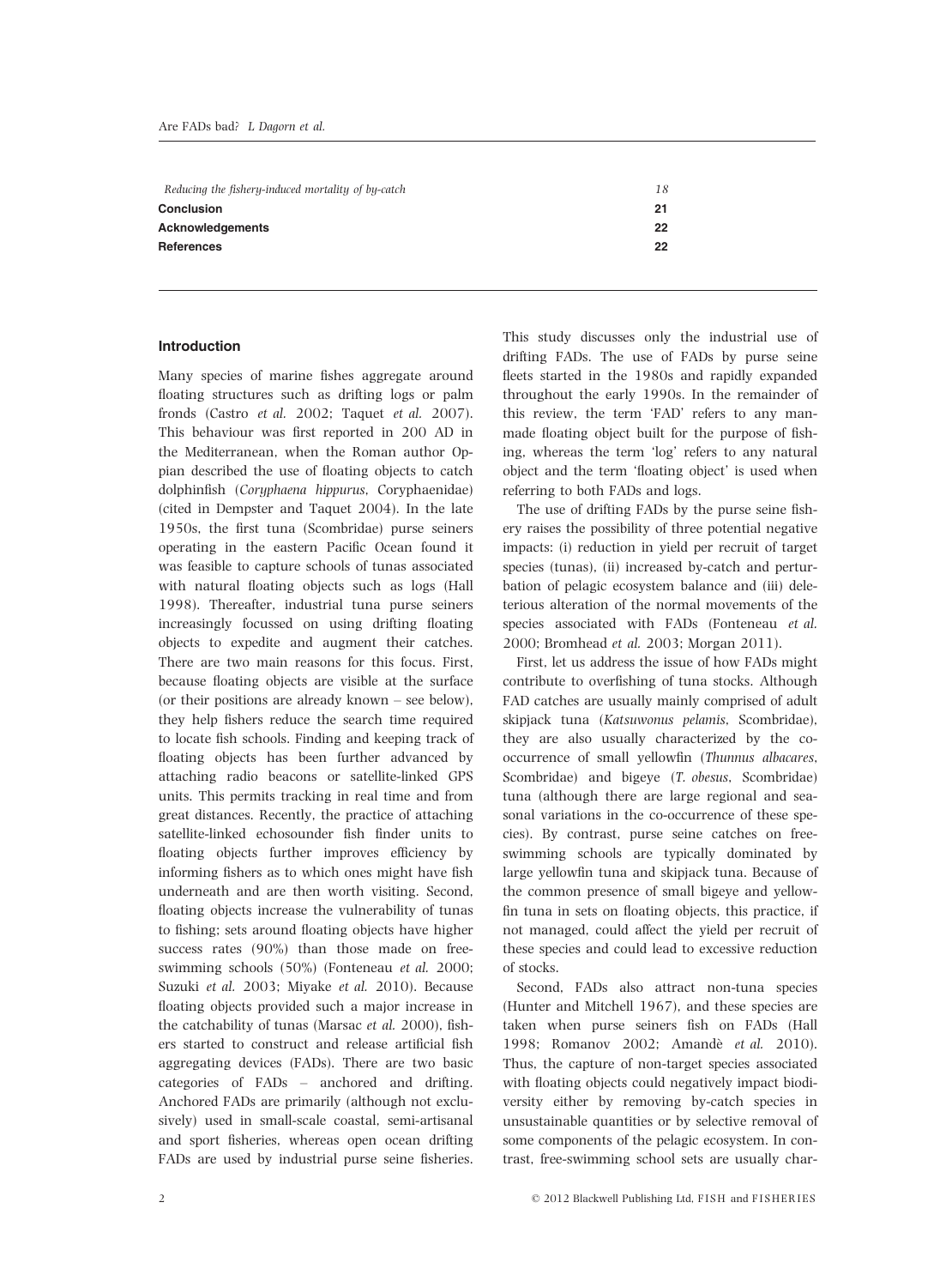acterized by low amounts of by-catch of non-target species. However, even though by-catch at FADs may be quite small, the fact that fishing on floating objects is a part of the fleet's overall strategy results in an increase in by-catch for the purse seine fishery as a whole (Romanov 2002).

Finally, the release of large numbers of FADs in the ocean could change the natural environment of tunas. The potential effects of such habitat modification on the behaviour and biology of tunas have been grouped under the 'ecological trap' hypothesis (Marsac et al. 2000; Hallier and Gaertner 2008). This hypothesis contends that deploying FADs in unnaturally large numbers could either entrain tuna in locations that they might normally leave or, conversely, take them to places to which they would not normally go, thereby impacting negatively their biology (e.g. growth rate or reproductive success).

After reviewing these potential impacts, Fonteneau et al. (2000) and Bromhead et al. (2003) concluded that, owing to the lack of quantitative data, potential negative long-term effects of FADs on tuna stocks and pelagic ecosystems were difficult to evaluate and remained hypothetical. However, they cautioned that the continuing use of FADs at a large scale could have detrimental effects. As these reviews were published, the use of FADs by purse seiners has increased worldwide (and so have catches of skipjack tuna, the principal target species in this mode of fishing). The Tuna Regional Fishery Management Organizations (the four Tuna RFMOs with a mandate to manage tropical tunas are as follows: The Inter-American Tropical Tuna Commission, IATTC, the Interna-

tional Commission for the Conservation of Atlantic Tunas, ICCAT, the Indian Ocean Tuna Commission, IOTC, and the Western and Central Pacific Fisheries Commission, WCPFC) have implemented several measures to regulate the use of FADs (Table 1), and some research projects dedicated to FADs have been conducted. However, major gaps in knowledge still exist, and there is a need to review what is known about the impacts of FAD fishing and to investigate new management measures.

The objective of this study is to review the current knowledge about tropical tuna purse seine fisheries and the relevant aspects of the biology and behaviour of species that associate with floating objects. More than 60% of the literature on FADs (combining drifting and anchored FADs, Dempster and Taquet 2004) are non-peerreviewed articles, with a large portion being working documents presented at Tuna RFMOs meetings. A decade after the reviews by Fonteneau et al. (2000) and Bromhead et al. (2003), we aim to present the scientific and management progress made in this field, providing an evaluation of what is actually known and what is not known. We hope to encourage objective discussion of the good and bad features of fishing on floating objects and highlight the need to better monitor and control the use of FADs. Better management requires both fundamental and applied research. We conclude by reviewing current management practices and identifying the main scientific research priorities that would help decrease the amount of uncertainty and provide better information to fisheries managers.

Table 1 Management measures related to FADs in the four Tuna RFMOs.

| Management measure                                 | <b>IOTC</b>   | <b>IATTC</b>     | <b>ICCAT</b> | <b>WCPFC</b>         |
|----------------------------------------------------|---------------|------------------|--------------|----------------------|
|                                                    |               |                  |              |                      |
| Time and area closures <sup>1</sup>                | Res 10-01     | Res C-11-01      | Rec 99-01    | CMMs 08-01 and 09-02 |
| Full retention <sup>1</sup>                        | Rec $10-13^2$ | Res C-04-05 REV2 |              | CMM 09-02            |
| FAD monitoring or management plan                  | Res 10-02     | Res C-11-01      | Rec 11-01    | CMM 08-01            |
| Ban of supply vessels                              |               | Res C-99-07      |              |                      |
| Measures for oceanic white tip sharks <sup>1</sup> |               | Res C-11-10      | Rec 10-07    |                      |
| Measures for silky sharks <sup>1</sup>             |               |                  | Rec 11-08    |                      |

FAD, fish aggregating devices.

1 These measures are not restricted to FADs. About measures concerning sharks, we only reported here the ones specifically dedicated to the two main species usually captured by purse seine vessels around FADs.

<sup>2</sup>This measure is not mandatory, but is the only one on full retention on tunas and other species. Full retention measures from the other Tuna RFMOs only concern tuna species (not other species).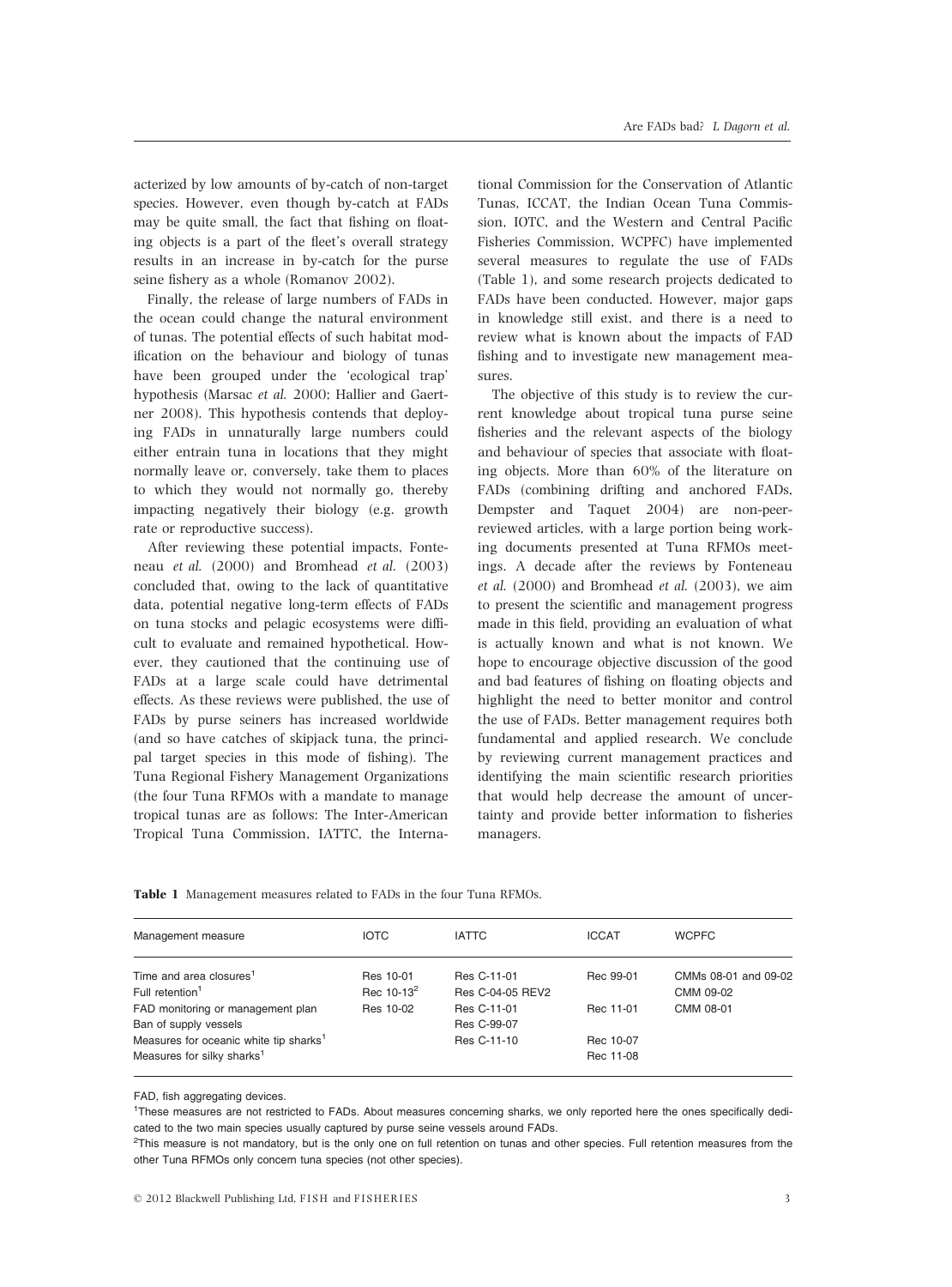## Purse seine fishing on floating objects

The main target species of the tropical tuna purse seiners are skipjack, yellowfin and bigeye tuna. Tuna purse seiners (Fig. 1) rely on a variety of strategies for finding tunas. Several of these involve looking for natural and anthropogenic features that tunas are known to associate with in a given region such as herds of dolphins, whale sharks, logs, marine debris (e.g. cargo nets) and oceanic features such as thermal fronts. These phenomena are located using binoculars, bird radars, long-range sonars, helicopters and satellite imagery. The other type of strategy involves fishing in areas that are known to contain artificial drifting floating objects – many of which are equipped with radio or satellite beacons that allow the vessel to track their position. In some regions, the FADs are moored in fixed locations. These anchored FADs are used worldwide by short-distance local fisheries (Dempster and Taquet 2004),



Figure 1 A tuna purse seiner (a) (Copyright: Copyright: FADIO/IRD-Ifremer/D. Itano) and typical drifting fish aggregating devices (b) (Copyright: FADIO/IRD-Ifremer/ G. Moreno).

but only exploited by purse seiners in the western Pacific Ocean. Purse seining on free-swimming schools or schools associated with floating objects involves similar techniques (see Ben-Yami 1994 and Hall 1998 for details), and the main difference being that object-associated schools are usually less mobile and therefore easier to set on (which explains the higher catch rates on this type of sets, Fonteneau et al. 2000; Suzuki et al. 2003; Miyake et al. 2010). When setting on a drifting FAD, the purse seiner encircles the tuna school and the floating object and then, the floating object is carefully towed out of the circle. When setting on anchored FADs, the school is lured a short distance away from the FAD at night by using lights on the fishing vessel.

During any given trip, purse seine skippers may use a combination of the two types of strategies to find tuna schools, often relying on an array of instrumented floating objects (mainly FADs) that make it possible for the skipper to plan ahead when and where the sets will be made. During this time, the vessel will also search for natural floating objects and for free-swimming schools. Since the early 1990s, the design of drifting FADs (Fig. 1) has been fairly uniform and constant. Fishers build FADs themselves, using cheap and readily available materials, trying to make them as invisible as possible (to prevent others from setting on the FAD or from stealing it) and to maximize FAD lifespan. A FAD is typically a bamboo raft of 4 to 6  $m<sup>2</sup>$  with old purse seine netting used to cover the top and to hang down beneath the raft. This reduces the chance of it being spotted by other vessels, and the submerged section of net creates an underwater structure that increases the FAD's profile underwater. The submerged section acts as a drogue to keep the raft within the water mass, and many skippers feel that the size of the subsurface component is critical to attracting tuna. The main variation between fleets and oceans is the length of the underwater netting structure, going from 10-15 m for the European fleet in the Indian Ocean up to 100 m for Korean skippers in the Atlantic Ocean.

In the late 1980s, fishers started to attach radio beacons to floating objects (with ranges typically up to 500–1000 nmi and lifetime of about 6 months). Since then, the technology of electronic buoys has been continuously evolving, and most of buoys are currently satellite buoys (no limit in the range) with increased lifespan (e.g.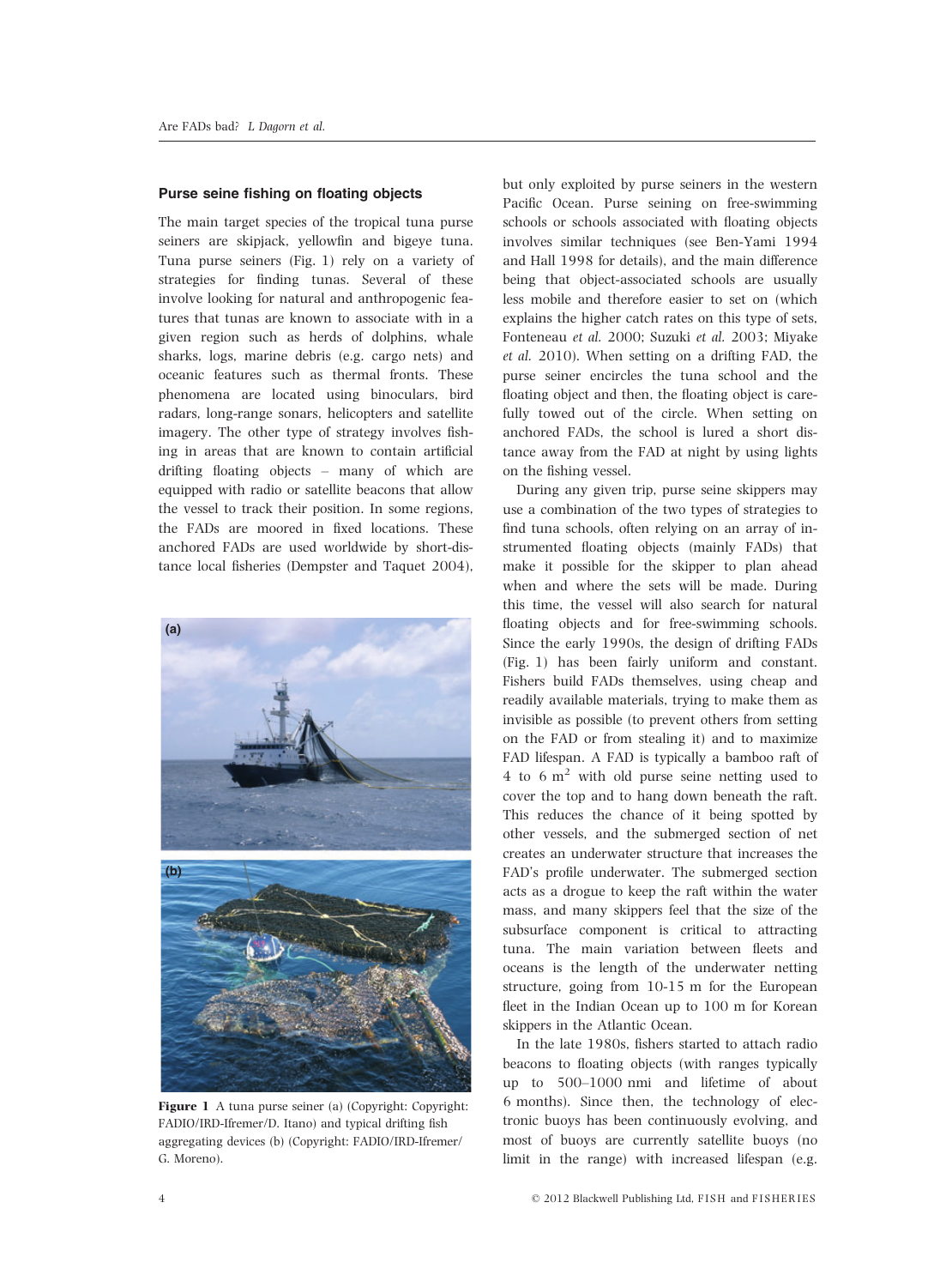solar panels). Furthermore, some buoys are now equipped with echosounders that estimate the amount of fish biomass associated with the FAD. This information is transmitted to the vessel through satellite, thus allowing the skipper to plan ahead even more efficiently. The most recent generation of these echosounder satellite buoys is providing biomass estimates of tuna underneath the buoy (by depth layers from 3- to 11-m increments, depending on the brand) with data transmitted at regular time intervals (from 2 h to 1 day, depending on specifications) (Fig. 2). The increasing use of these new buoys will certainly induce major modifications in the behaviour and strategy of fishers. In some oceans (e.g. Atlantic and Indian oceans), supply (auxiliary) vessels are used to build and deploy FADs and to use sonars and echosounders to monitor the amount of fish at the various FADs. This allows the main purse seine vessel more time for actual fishing activities with concomitant reduced overall costs. To reduce fleet efficiency, supply vessels have been prohibited in the eastern Pacific Ocean since 1999 (IATTC Res C-99-07, Table 1).

#### Impacts on tuna stocks

The increase through time in FAD usage in the tropical tuna purse seine fleet is proof of the efficiency of this method. However, it is noteworthy that the percentage of catches made on floating objects has always been high (around 50% or more) in all oceans even before the substantial increase in use of FADs (Fig. 3). The exception is the eastern Pacific Ocean, where the overall fleet percentage was low (approximately 20%, except in the late 1970s and early 1980s where it was approximately 40%) and only surpassed 50% in the mid-1990s after many purse seiners in this ocean shifted from fishing on tuna schools associated with dolphins to schools associated with floating objects (Hall 1998).

Purse seiners are not the only fisheries catching tropical tunas and there is regional variability in the percentage of the overall catch that is taken by purse seiners fishing on floating objects (Fig. 3). Other major tuna fishing gears are longline and pole and line. In the western and eastern Pacific oceans, catches on floating objects (drifting and anchored) account for about 50% of the overall catch of tunas in these oceans, while they only represent about 25% in the Indian and Atlantic oceans (Fig. 3). The increasing trend in the western and central Pacific oceans (which currently accounts for over 50% of the world tuna production) is quite noticeable. The trend in this region since 1990 is because of an increase in the use of both drifting and anchored FADs (Fig. 3). Globally,



Figure 2 Picture of echosounder readings from the screen of a computer onboard a purse seiner in the Atlantic ocean showing fish biomass underneath a fish aggregating devices (FAD) as observed by an echosounder buoy attached to the FAD (courtesy of Marine Instruments). The image covers 4 days with information provided by the echosounder every 2 h. An aggregation of fish (likely to be tunas) is observed between 20 and 70 m. These data do not allow species discrimination.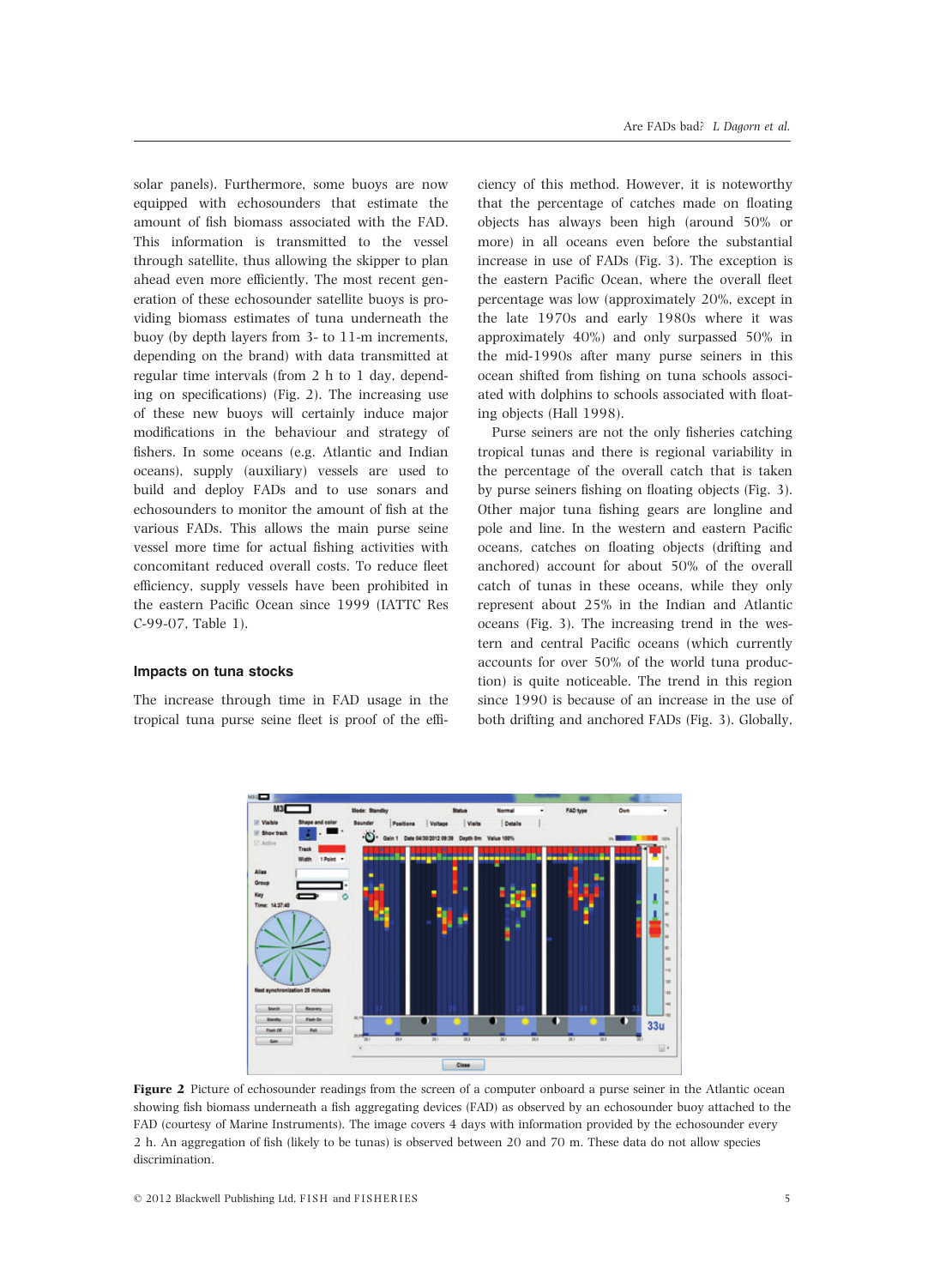

Figure 3 (a) Annual trends in the percentage of the catch of bigeye, yellowfin and skipjack tunas that is made on floating objects fish aggregating devices (FADs and natural logs), by Ocean Region, relative to total catches made by purse seiners. (b) Annual trends in the percentage of the catch of bigeye, yellowfin and skipjack tunas that is made on floating objects (FADs and natural logs), by Ocean Region, relative to all fishing gears. The global trend has been extrapolated without Atlantic Ocean data for 1970–1990 and without Indian Ocean data for 1970–1980. Data are from the Tuna RFMOs, publically available from the respective websites of each Tuna RFMO.

40% of the catch of tropical tunas comes from purse seine sets on floating objects.

The majority of the catch from sets on schools associated with floating objects is made up of skipjack tuna, which is the main target species for today's high-volume-canned tuna market. In 2009, over 2.5 million tonnes of skipjack tuna were caught worldwide (data from ISSF 2011), and about one-half of it from sets made around floating objects. Globally, 75% of the catch of tunas around floating objects is skipjack tuna, followed by yellowfin (16%) and bigeye (9%) tuna (Table 2). In comparison, catches on free-swimming schools have much higher proportions of yellowfin tuna (35%) and lower proportions of bigeye tuna (2%), but with skipjack tuna still being the major species (63%) (Table 2). However, there are important regional differences in the tuna catch composition, and these global estimates hide important regional characteristics. For example, the percentage of bigeye tuna caught under floating objects in the eastern Pacific Ocean is almost one order of magnitude higher than it is in the western Pacific Ocean: 28 vs. 4% (Table 2). While catches on floating objects are dominated by skipjack tuna in all oceans (from 57% in the eastern Pacific Ocean to 82% in the western and central Pacific oceans), composition of catches on freeswimming schools greatly differ across oceans. Catches on free-swimming schools are comprised of approximately 75% of yellowfin tuna in the Atlantic and Indian oceans, while this species represents <50% in the eastern Pacific Ocean and <25% in the western and central Pacific oceans.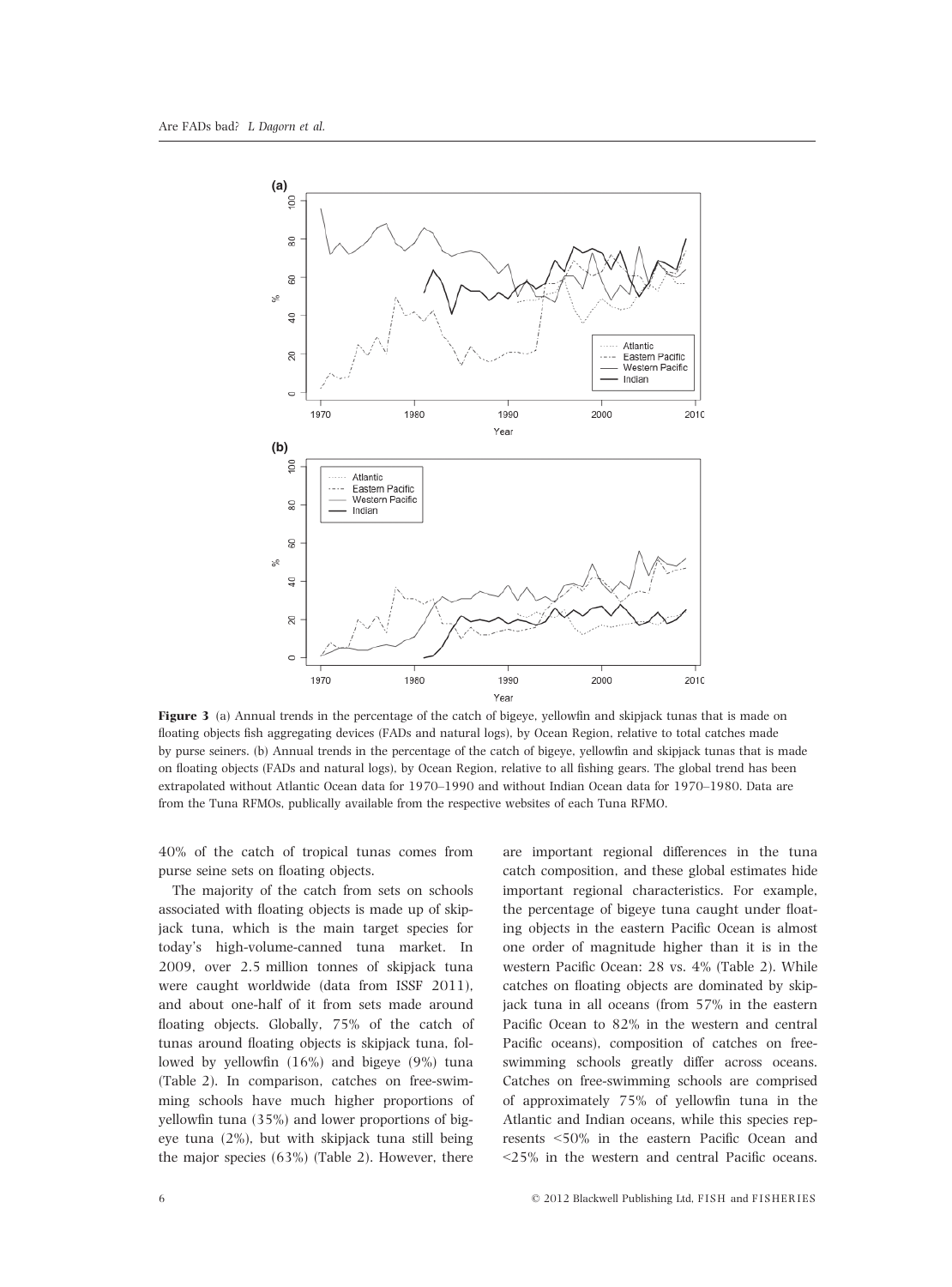|            | Floating objects |          |        | Free-swimming schools |          |               |
|------------|------------------|----------|--------|-----------------------|----------|---------------|
| Ocean      | Yellowfin        | Skipjack | Bigeye | Yellowfin             | Skipjack | <b>Bigeye</b> |
| Atlantic   | 17               | 69       | 14     | 76                    | 19       | 5             |
| Indian     | 25               | 67       | 8      | 72                    | 22       | 6             |
| E. Pacific | 15               | 57       | 28     | 43                    | 56       |               |
| W. Pacific | 14               | 82       | 4      | 22                    | 77       |               |
| Global     | 16               | 75       | 9      | 35                    | 63       |               |

Table 2 Per cent composition of the catches of the three tropical tuna species under floating objects (FADs and logs) and in free-swimming schools, by region. The data are averages from the Tuna RFMOs for 2000–2009 (data publically available from respective websites of RFMOs).

FAD, fish aggregating devices.

In the eastern Pacific Ocean, some purse seiners also set on tuna schools (primarily yellowfin tuna) associated with herds of dolphins that are common in this region (Hall 1998).

The large catches of tuna taken from around floating objects can cause two types of impacts on tuna populations (Fonteneau et al. 2000): a loss of potential yield (by catching small fish that have the potential to grow to a much larger size if they

survive) and a reduction of spawning biomass or stock size (by catching too many fish). The impact that fishing on floating objects (or, for that matter, the impact of fishing with any gear) has on tuna stocks depends on the resiliency characteristics of each stock which, in turn, is shaped by the different life history characteristics of each species.

Table 3 presents the current status of each of the tropical tuna stocks relative to the manage-

Table 3 Latest available estimates (from Tuna RFMOs as of December 2011) of status for bigeye, yellowfin and skipjack tuna stocks. The average 2006–2010 catch is in thousand metric tonnes. Catch composition by major gear types is given in terms of per cent of the total catch ('–' represents very small or nil). F/Fmsy and B/Bmsy measure whether a stock is being overfished (F/Fmsy  $> 1$ , in bold) or is overfished (B/Bmsy  $< 1$ , in bold) according to the management benchmark levels used by the Tuna RFMOs.

|            |             |                    |        | Per cent catch by gear   |                          |                          |                          |                   |          |          |
|------------|-------------|--------------------|--------|--------------------------|--------------------------|--------------------------|--------------------------|-------------------|----------|----------|
| Species    | Ocean       | Catch<br>2006-2010 | PS-Obj | PS-FS                    | PS-Dol                   | LL                       | PL                       | GN/OT             | F/Fmsy   | B/Bmsy   |
| <b>BET</b> | AO          | 75                 | 21     | 5                        |                          | 56                       | 18                       |                   | 0.95     | 1.01     |
| <b>BET</b> | <b>EPO</b>  | 100                | 70     | -                        |                          | 29                       |                          |                   | 1.08     | 1.21     |
| <b>BET</b> | IO          | 105                | 20     | 5                        | $\overline{\phantom{0}}$ | 72                       |                          |                   | $<$ 1    | $\geq$ 1 |
| <b>BET</b> | <b>WCPO</b> | 125                | 38     | 5                        | -                        | 51                       | 3                        | -                 | 1.46     | 1.19     |
| <b>SJK</b> | <b>WCPO</b> | 1532               | 56     | 30                       | -                        | -                        | 8                        | 5                 | 0.37     | 2.94     |
| <b>SKJ</b> | AO-E        | 127                | 62     | 5                        |                          | -                        | 27                       | $\equiv$          | $<$ 1    | >1       |
| <b>SKJ</b> | AO-W        | 24                 | 9      | $\overline{\phantom{0}}$ |                          | -                        | 87                       | -                 | $<$ 1    | >1       |
| <b>SKJ</b> | <b>EPO</b>  | 237                | 64     | 34                       | -                        | -                        |                          | $\equiv$          | $\leq$ 1 | >1       |
| <b>SKJ</b> | IO          | 489                | 31     | 4                        | -                        | $\overline{\phantom{0}}$ | 22                       | 44                | $<$ 1    | 2.56     |
| <b>YFT</b> | AO          | 108                | 13     | 50                       |                          | 20                       | 11                       | $\qquad \qquad -$ | 0.86     | 0.96     |
| <b>YFT</b> | <b>EPO</b>  | 210                | 17     | 17                       | 62                       | 3                        | $\overline{\phantom{a}}$ |                   | 0.86     | 0.71     |
| <b>YFT</b> | IO          | 327                | 17     | 17                       | -                        | 20                       | 5                        | 40                | 0.84     | 1.61     |
| <b>YFT</b> | <b>WCPO</b> | 496                | 36     | 35                       |                          | 12                       | -                        | 15                | 0.77     | 1.47     |

BET, bigeye tuna; YFT, yellowfin tuna; SKJ, skipjack tuna; EPO, Eastern Pacific Ocean; WCPO, Western and Central Pacific oceans; IO, Indian Ocean; AO, Atlantic Ocean (E or W); PS, Purse seine; LL, longline; PJ, Pole and line; GN/OT, Gillnet plus other gears (usually unclassified); Obj, FS and Dol, object-associated, free-swimming school and dolphin-associated purse seine sets.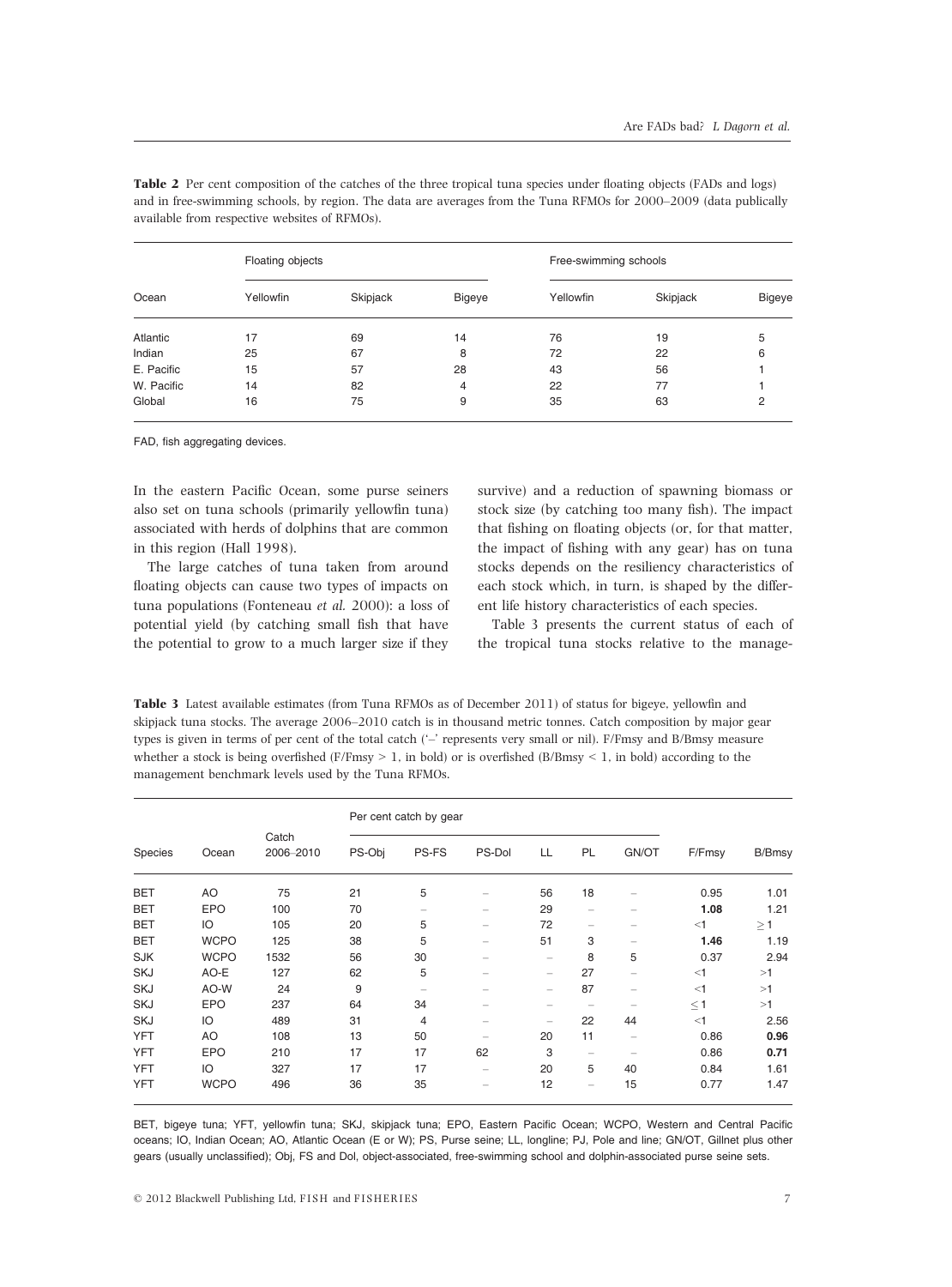ment benchmarks used by the pertinent Tuna RFMOs. The table also shows the relative magnitude of the catches made using different gear types during 2006–2010 for each stock. Skipjack tuna is the major species caught around floating objects, and most of skipjack tuna captured are mature. Skipjack tuna is fast-growing, highly fecund species characterized by a high natural mortality rate. To date, these characteristics – and its extremely large habitat – make it resilient to fishing (Fromentin and Fonteneau 2001). However, in the late 1990s, ICCAT determined that Atlantic skipjack tuna stocks were experiencing growth overfishing owing to the active FAD fishery (Fonteneau et al. 2000). Nevertheless today, none of the five skipjack tuna stocks (including the Atlantic Ocean one) is currently experiencing overfishing (Table 3). Considering that the use of FADs has increased in the past decade, this situation tends to demonstrate that fishing on floating objects does not per se result in overfishing of skipjack stocks. However, concerns still exist that the continuously increasing exploitation rates in areas such as the eastern Pacific Ocean are not sustainable (Maunder 2011), and this expansion is largely attributable to fishing on floating objects.

Most of catches of bigeye and yellowfin tuna around floating objects are comprised of small, immature fish (40–65 cm FL) although larger individuals (100–140 cm FL) are also caught in lower but significant numbers (Fonteneau et al. 2000; Bromhead et al. 2003). Bigeye and yellowfin tuna are thought to be less resilient to fishing than skipjack tuna, and some of these stocks have been overfished in the past. Currently, bigeye tuna in the eastern and western Pacific oceans, and possibly in the Atlantic Ocean, are experiencing overfishing (Table 3), and their catch by purse seine sets on floating objects is high (close to 70% in the EPO). In contrast, yellowfin tuna in the Atlantic and eastern Pacific oceans are overfished, but their catches by other gear (or set) types are much higher than on objects (Table 3).

Thus, there is no obvious pattern between the relative magnitude of the catch by sets on floating objects and whether a stock is overfished or experiencing overfishing. The same conclusion was reached by a recent workshop (Anonymous 2011) that analysed the status of tuna stocks in relation to whether the fishing mortality on juveniles during the last 10 years (for all gears combined) was higher than the fishing mortality on adults. None

of the stocks that have experienced high juvenile fishing mortality are currently below  $SSB_{MSY}$ (spawning biomass that would be able to produce the maximum sustainable yield, MSY), and one stock (yellowfin tuna in the Atlantic Ocean) that has experienced high adult fishing mortality is currently below  $SSB_{MSY}$  (Anonymous 2011).

Therefore, catching juvenile tunas does not necessarily result in overfishing. The fact is that SSB can be reduced by taking adults as well as by harvesting juveniles. All tropical tuna stocks are exploited by a variety of gears, some of which tend to catch small fish and some of which tend to catch larger fish. For example, more than 50% of the catch of bigeye tuna in the Atlantic, Indian and Western Pacific oceans are caught by longline fisheries that target primarily adults.

The other potential type of impact on tuna stocks is a loss in potential yield (lower yield per recruit). Species like yellowfin and bigeye tuna can grow to be quite large – much larger than the size at which they are typically caught around floating objects (average size approximately 50 cm FL). Balancing natural mortality and growth rates to maximize yield would be most pertinent to longline fisheries that catch the larger individuals (average size approximately 100 cm FL), and conceptually, not catching small FAD-associated fish could increase the potential yield. Aires da Silva and Maunder (2011) have calculated that the maximum sustainable yield for the eastern Pacific bigeye tuna stock had already been reduced to one-half of what it was by 1993, when catches were predominantly made with longlines and before large numbers of FADs were introduced. Whether or not the previous higher potential yield can be recovered is receiving considerable attention (see Sun et al. 2010) as it is not certain that the additional surviving fish would become available to longline gear (Fonteneau and Ariz 2011).

The evaluation of these potential impacts depends on the rates of growth and natural mortality, and there remains much uncertainty around the estimates of this latter parameter. However, current analyses suggest higher natural mortality for small bigeye, yellowfin and skipjack tuna than previous estimates (Hampton 2000; Fromentin and Fonteneau 2001; Bromhead et al. 2003). Consequently, the potential effects of catching large numbers of small fish at FADs may be hardly visible in tuna stocks unless the adult stock is also heavily fished (Fonteneau et al. 2000).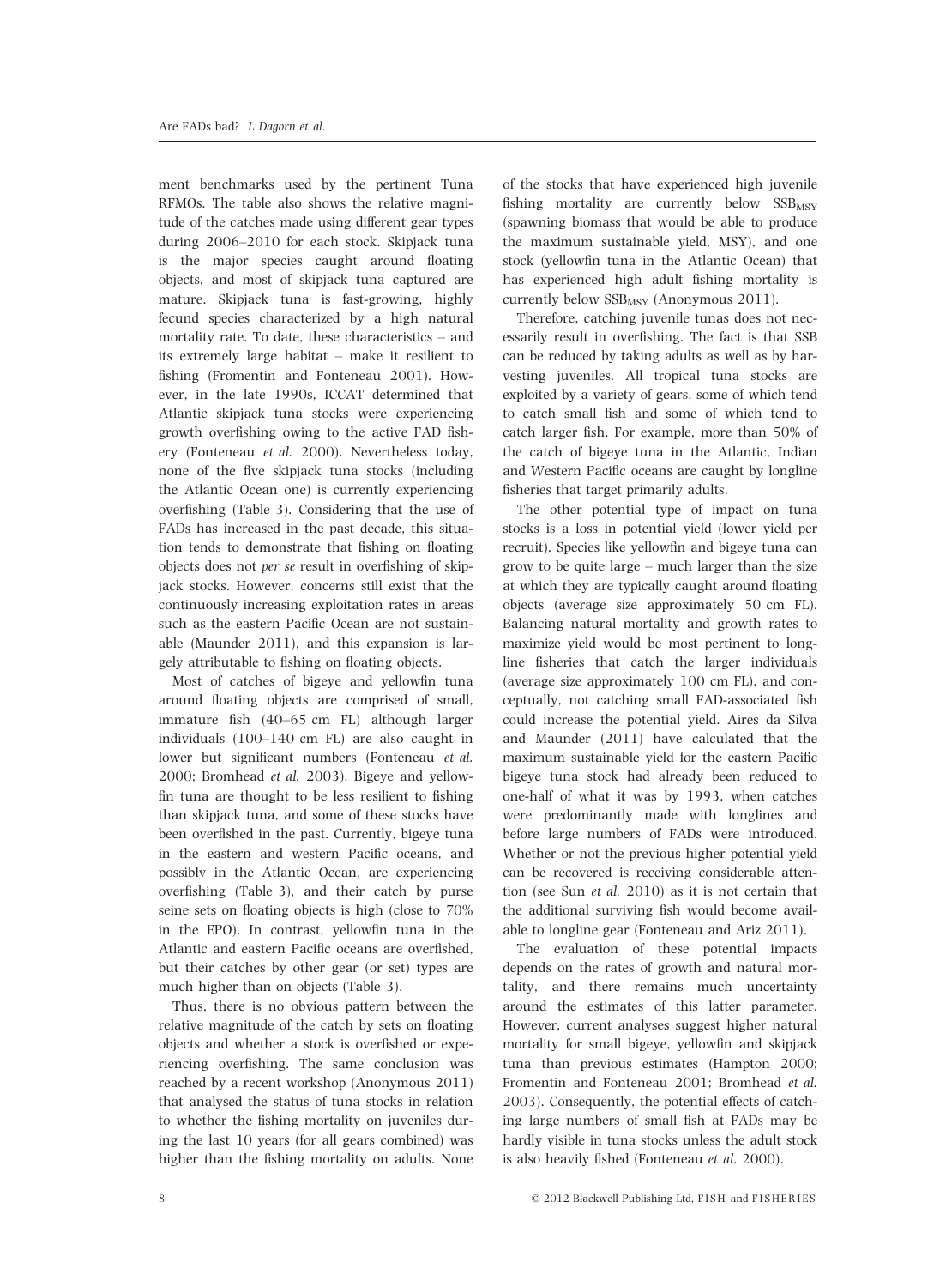## Impacts on non-target species: by-catch

All the following data come from scientific observers onboard fishing vessels: French and Spanish observer programmes for European purse seiners in the Indian and Atlantic oceans (Amandè et al. 2008, 2010) and observer programmes of the IATTC and WCPFC for the Pacific Ocean (data requested to the respective RFMOs). The accuracy of these data depends on the coverage of the observer programmes in each ocean. Coverage is 100% on large purse seine vessels in the eastern Pacific Ocean (since 1993) but <10% in the Atlantic and Indian oceans. In the western Pacific Ocean, the WCPFC has recently adopted 100% coverage since 1 January 2010 for vessels fishing on the high seas or in several EEZs, but the by-catch data used in the present work for this ocean concern 2005–2010 with coverage from 13 to 21% (Lawson 2011).

After the sustainability of the tuna stocks themselves, the management and mitigation of bycatch are the most pressing issues facing the commercial fishing industry worldwide (Hall 1996; Hall and Mainprize 2005), and this problem has become more evident with the development of the ecosystem approach to fisheries (Pikitch et al. 2004). The term 'by-catch' can be used in different ways depending on the context. In the case of

tuna purse seine fisheries, some studies considered the discards of small individuals of target species (skipjack, yellowfin and bigeye tuna) as by-catch (Amande` et al. 2008, 2010), while others only considered non-tuna species (e.g. Romanov 2002). These types of distinction are important when comparing different studies (and also for comparing various fishing gears). In our opinion, small tunas that are discarded or sold on local markets should not be considered as by-catch but should be included in the available statistics as inputs for stock assessment models of target species (Amande` et al. 2010), as it is performed by the IATTC and the ICCAT. For the current discussion, we consider by-catch as the catch of non-target species, which can be either discarded at sea or landed.

For purse seiners, by-catch species are usually divided into six categories: tunas other than target species, miscellaneous bony fishes, billfishes (Istiophoridae, Xiphiidae), sharks (Carcharhinidae), rays (Dasyatidae, Mylionatidae) and sea turtles (Cheloniidae). Purse seine by-catch ratios (by-catch vs. target species) for sets on floating objects vary according to the oceans (Table 4, data expressed in weight): 1.7% in the western Pacific Ocean (0.3% for free-swimming school sets), 2.4% for the eastern Pacific Ocean (0.8% for free-swimming school sets), 3.6% in the Indian Ocean (0.8% for free-swimming school sets) and 8.9% in the Atlan-

Table 4 Observed by-catch composition by weight in each ocean (tonnes by 1000 tonnes of target tunas landed), from Amandè et al. (2008) for the Indian Ocean and Amandè et al. (2010) for the Atlantic Ocean using EU observers data, and using data provided by IATTC (by September 2011) and by WCPFC (by September 2011) for the Eastern and Western Pacific oceans, respectively. Target tunas are skipjack, yellowfin and bigeye tunas.

|                                       | Eastern Pacific |            | Atlantic   |            | Indian     |            | Western    |            |
|---------------------------------------|-----------------|------------|------------|------------|------------|------------|------------|------------|
|                                       | 2000-2009       |            | 2003-2007  |            | 2003-2007  |            | 2005-2010  |            |
| Species                               | <b>FSC</b>      | <b>FAD</b> | <b>FSC</b> | <b>FAD</b> | <b>FSC</b> | <b>FAD</b> | <b>FSC</b> | <b>FAD</b> |
| Target tunas <sup>1</sup>             | 25.3            | 68.7       | 0.0        | 61.0       | 3.5        | 17.4       |            |            |
| Other tunas                           | 5.1             | 10.4       | 20.8       | 67.7       | 5.9        | 9.2        | 0.3        | 2.0        |
| Bony fish                             | 0.7             | 10.4       | 0.8        | 17.0       | 1.5        | 19.7       | 0.8        | 13.7       |
| <b>Billfish</b>                       | 0.8             | 1.1        | 5.1        | 2.6        | 0.4        | 0.7        | 0.7        | 0.5        |
| Sharks                                | 1.4             | 1.9        | 0.3        | 1.8        | 0.3        | 6.0        | 0.9        | 1.1        |
| Rays                                  | 0.4             | 0.0        | 1.4        | 0.2        | 0.2        | 0.2        |            |            |
| By-catch total (without target tunas) | 8.4             | 23.8       | 28.4       | 89.3       | 8.3        | 35.8       | 2.6        | 17.4       |
| Ratio FAD/FSC                         |                 | 2.8        |            | 3.1        |            | 4.3        |            | 6.7        |

FAD, fish aggregating devices; WCPFC, Western and Central Pacific Fisheries Commission.

1 Discards of target tunas.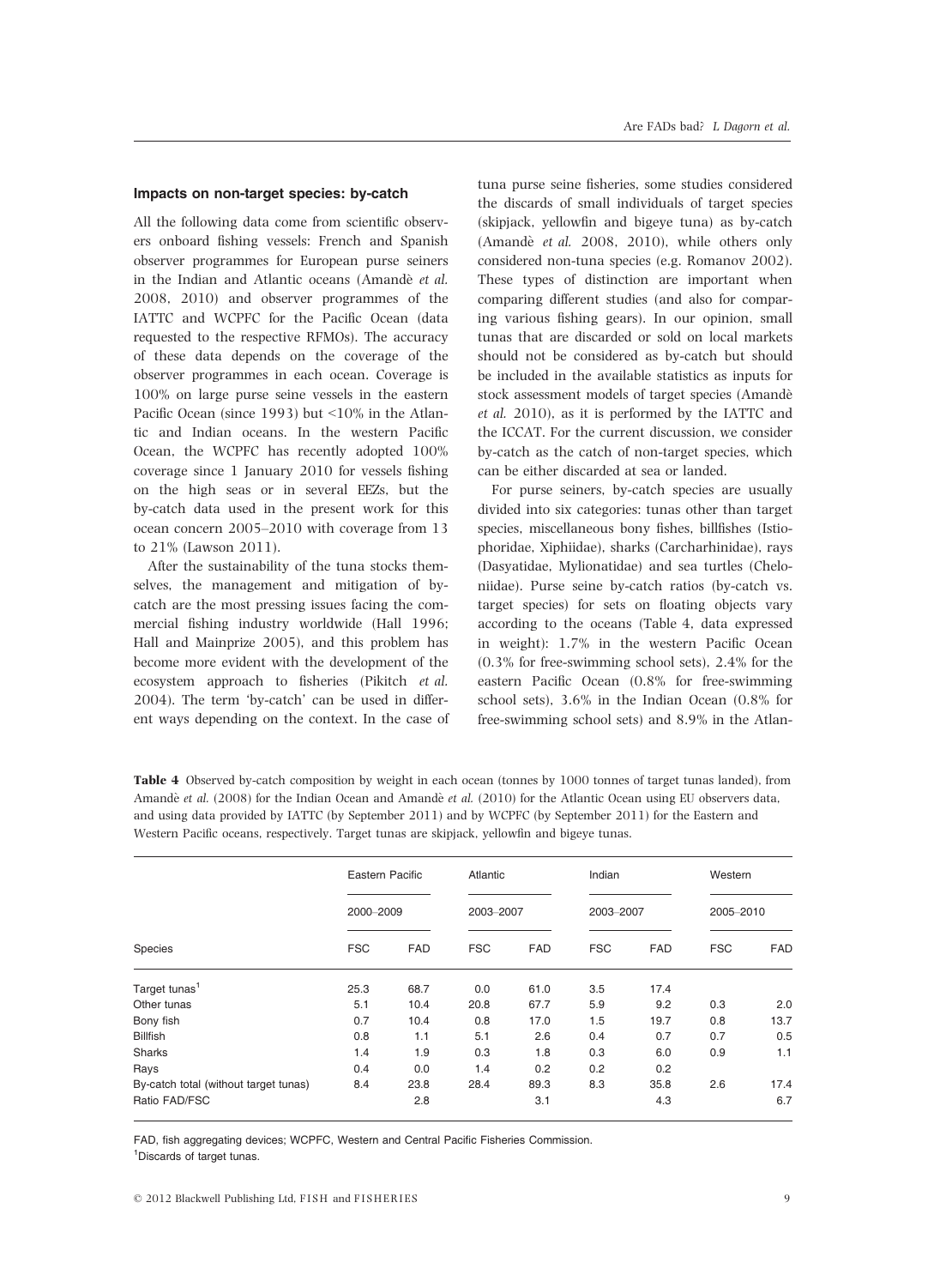tic Ocean (2.8% for free-swimming school sets). In three ocean regions (eastern Pacific, Atlantic and Indian), the catch of non-target species around floating objects is three to four times higher than it is on free-swimming schools (Table 4). In the western Pacific Ocean, this ratio goes up to six times higher. The main difference in the Atlantic Ocean comes from the high catches of other tuna species (Amandè et al.  $2010$ ) and is probably driven by the local market (called 'faux-poisson') in western Africa (Romagny et al. 2000).

Data available for comparison of by-catch in different fisheries are quite rare. Comparing the discard rates of various pelagic fisheries (note that by-catch includes discards and non-target species that are retained), Kelleher (2005) found that pelagic longliners have discard ratios (by weight) four to five times higher than purse seiners (about 22% compared to 5%). Pole-and-line fisheries are usually considered to have very low by-catch rates (around 0.1%), but catches of live bait (3.1% of tuna catch, see Gillett 2011) should be added (even though they are not usually taken from the oceanic pelagic ecosystem) bringing the average by-catch ratio of pole and line to 3.2%. This is close to that of purse seiners (note also that some small target tuna are discarded by purse seiners and appear as by-catch in many studies, while the same sizes and species are retained and sold by pole-and-line vessels, therefore considered as catches).

Main non-target tuna species taken by purse seines are kawakawa (Euthynnus affinis, Scombridae), little tunny (E. alleteratus, Scombridae), frigate tuna (Auxis thazard, Scombridae), bullet tuna (A. rochei, Scombridae), with variations among oceans, and this category representing from 11 (western Pacific Ocean) to 76% (Atlantic Ocean) of the total by-catch (Table 4). Although up to 55 different bony fish species can be taken from around floating objects (Amandè et al. 2008), this category is usually dominated by very few species: oceanic triggerfish (Canthidermis maculatus, Balistidae), rainbow runner (Elagatis bipinnulata, Carangidae), dolphinfish, wahoo (Acanthocybium solandri, Scombridae). Large differences are also observed among oceans, from 19% (Atlantic Ocean) to 79% (western Pacific Ocean) of all by-catch. Species of these two categories (other tuna and bony fish) make up between 81 and 95% of the by-catch and are known to be fast growing and have early sexual maturity and high

fecundity (e.g. dolphinfish: Hassler and Hogarth 1977; Oxenford 1999; wahoo: Maki Jenkins and McBride 2009; rainbow runner: Pinheiro et al. 2011).

Billfishes captured at floating objects are mainly marlins and spearfishes from the genera Makaira and Tetrapturus. They represent from 2% (Indian Ocean) to 5% (eastern Pacific Ocean) of all bycatch. Some billfishes are of concern because they are thought to be below  $SSB_{MSY}$  (e.g. Atlantic marlins), the main fishing gear responsible for their capture being longline (ICCAT 2011).

vvShark by-catch around floating objects is almost exclusively composed by two species: silky sharks (Carcharhinus falciformis, Carcharhinidae) that represent up to 90% of shark catches in numbers (Gilman 2011) and oceanic white tip sharks (C. longimanus, Carcharhinidae). These days, most captured silky sharks are small (mode around 100 cm total length TL) with large individuals being rare (Amandè et al. 2008). It is worth noting the large differences among oceans, in particular when comparing catches of sharks between sets on free-swimming schools and on schools associated with floating objects. For instance, catch rates of sharks are very similar between the two types of sets for the western Pacific Ocean (0.9 tonnes/1000 tonnes of tuna for free-swimming school sets vs. 1.1 tonnes per 1000 tonnes of tuna for associated sets) and the eastern Pacific Ocean (1.4 tonnes per 1000 tonnes of tuna for free-swimming school sets and 1.9 tonnes /1000 tonnes of tuna for associated sets). However, the differences between the two types of sets are bigger in the Indian Ocean (0.3 tonnes /1000 tonnes of tuna for free-swimming school sets vs. 6.0 tonnes /1000 tonnes of tuna for associated sets) and the Atlantic Ocean (0.3 tonnes/1000 tonnes of tuna for free-swimming school sets vs. 1.8 tonnes/1000 tonnes of tuna for associated sets). Sharks and rays combined together represent from 2% (Atlantic Ocean) to 17% (Indian Ocean) of all by-catch. Because they have slow growth, late maturation, low fecundity and long reproductive cycles, sharks in general (and silky and oceanic white tip sharks in particular) are among the least resilient of fish species to intense exploitation (Musick et al. 2000; King and McFarlane 2003). IUCN lists silky shark as near threatened or vulnerable depending on the ocean and lists oceanic white tip shark as vulnerable or critically endangered.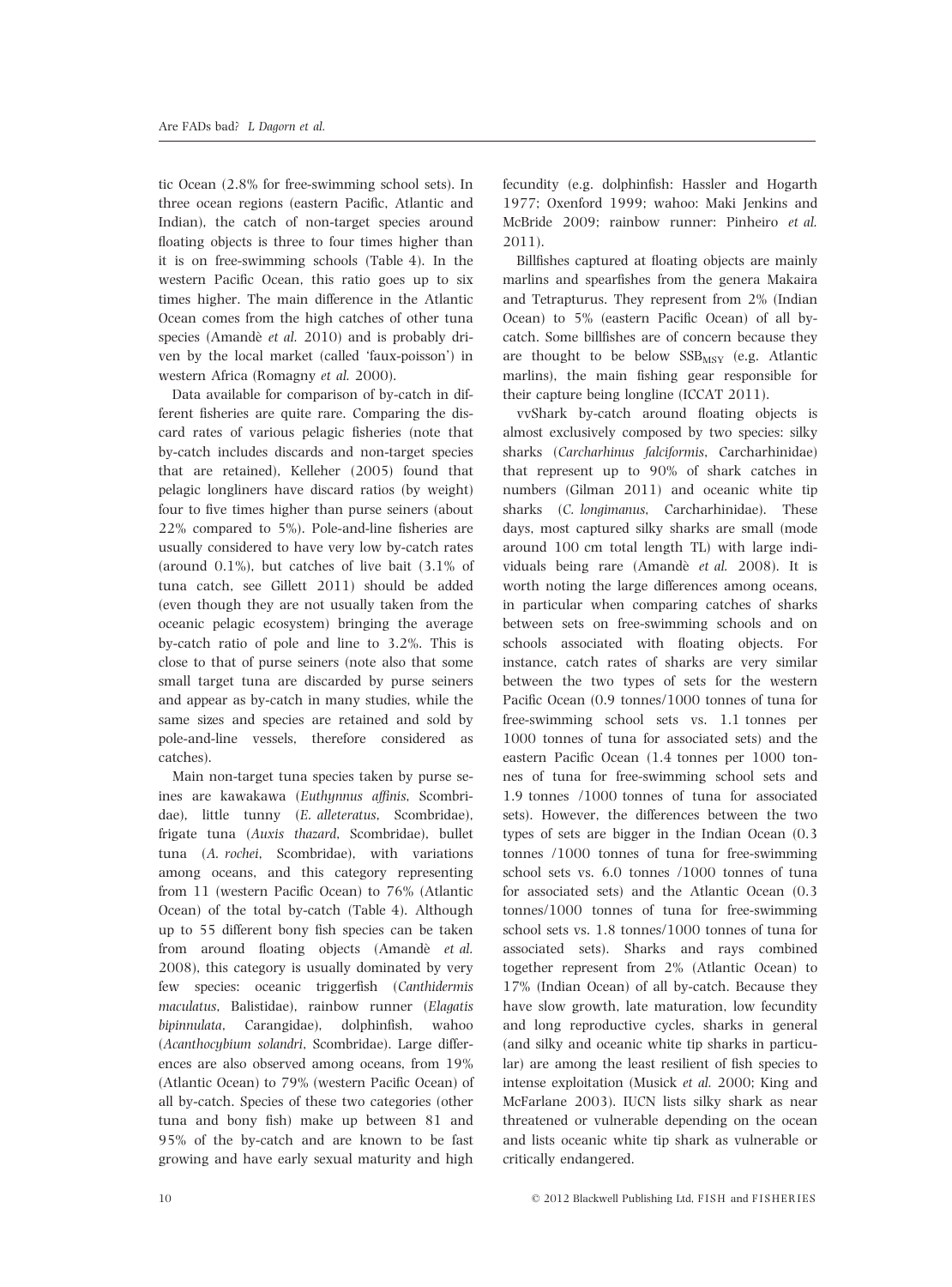The ratio of catches of sharks per landed catches of target tuna for purse seiners fishing on floating objects is very low  $(1\%)$ , when compared to other fisheries such as pelagic longline (Gilman et al. 2008). Longline fisheries have quite variable ratios of shark catches depending on their strategy (target species), but sharks correspond up to a quarter of total catches (Gilman 2011), even in fisheries which do not target sharks (some longline fisheries actually target blue sharks, Prionace glauca, Carcharhinidae, which is thought to be more resilient to fishing than other shark species – Gilman et al. 2008). In the western Pacific Ocean, considering all sharks caught by longliners and purse seiners, only 9% of them come from purse seiners (Lawson 2011). In the same ocean, Oshitani (2000) estimated that purse seiners caught an order of magnitude fewer silky sharks than longliners in the 1990s.

Sea turtles are caught in small numbers by purse seiners and are released alive relatively easily. Of the estimated 5–200 caught per year per ocean, 95% were released alive (Gilman 2011). In the Atlantic Ocean, Amandè et al. (2010) reported only 40 individuals observed taken by purse seines over the 2003–2007 period, with almost equal share between object-associated sets and freeswimming school sets. Almost all turtles (98%) were seen being released alive by the crew. Over the same period in the Indian Ocean, 74 turtles were observed, mainly on associated sets (95%), and nearly 90% of them were released alive. Turtles, however, can get entangled in the underwater netting or in the nets covering the bamboo rafts that form the FAD float. Mortality of this type is usually not estimated (Amandè et al. 2008). It is clear that turtle entanglement in FADs should be reported and assessed, and priority should be placed on adopting FAD designs that would eliminate such mortality (Franco et al. 2009; see section 'The route towards sustainable use of drifting FADs'). Sea turtle by-catch in longline fishery was estimated as 10 000s to 100 000s caught each year in each ocean (Gilman 2011).

# Impacts on habitats and ecological consequences

Whereas logs and other floating natural debris have always been a component of the world's oceanic ecosystems, FADs are now a major new component of this surface habitat. The change

represented by FADs could be of two types: (i) FADs are deployed in areas where no natural floating objects would normally occur and (ii) FADs increase the total density of floating objects in areas where logs already occur. Using data from observers on board European purse seiners in the Indian Ocean, Fauvel et al. (2009) concluded that in this region FADs did not create new 'floating object areas', but considerably increased the existing density of floating objects in some areas, mainly north of 7° S (e.g. up to 40 times in the Somalia area), while having almost no effect on the density in southern areas (e.g. increase of only 10% in the Mozambique Channel as there was already a high density of natural floating objects).

In the absence of similar studies in the other oceans, we used log book data to determine the spatial distribution of logs and FADs from fishing sets in the Atlantic, eastern Pacific and western Pacific oceans. We first examined whether contours of areas of log sets match the contours of areas of FADs (regardless of densities of sets of each type), and then, we looked at the densities of these two set types in these areas. For oceans other than the eastern Indian Ocean (see maps in Marsac et al. 2000; Coan and Crone 2003, and maps provided by M. Hall, personal communication), it appears that the overall spatial distribution of FADs and logs is similar; the main difference being the densities of floating objects. This is a result of the deployment of FADs in some areas where very few logs are found naturally. It therefore appears that the major change in the environment caused by FADs is an increase in the densities of floating objects where logs naturally occur. In other words, FADs are not fished in areas completely free of logs. However, one should bear in mind that logs and FADs might drift into areas where purse seiners do not go (and therefore, cannot be reported by observers). For instance, it is known that many logs and FADs drift from the western to the eastern Indian Ocean, but purse seiners do not usually go to the East as tuna are not abundant enough for them.

Thus, it seems that FADs modify the habitats by increasing the densities of floating objects in some areas. Some authors have postulated that, because tuna seem to have such a strong attraction to floating objects, such a change (increased density of floating objects) could significantly and deleteriously modify the behaviour and biology of tunas by establishing an 'ecological trap' (Marsac et al.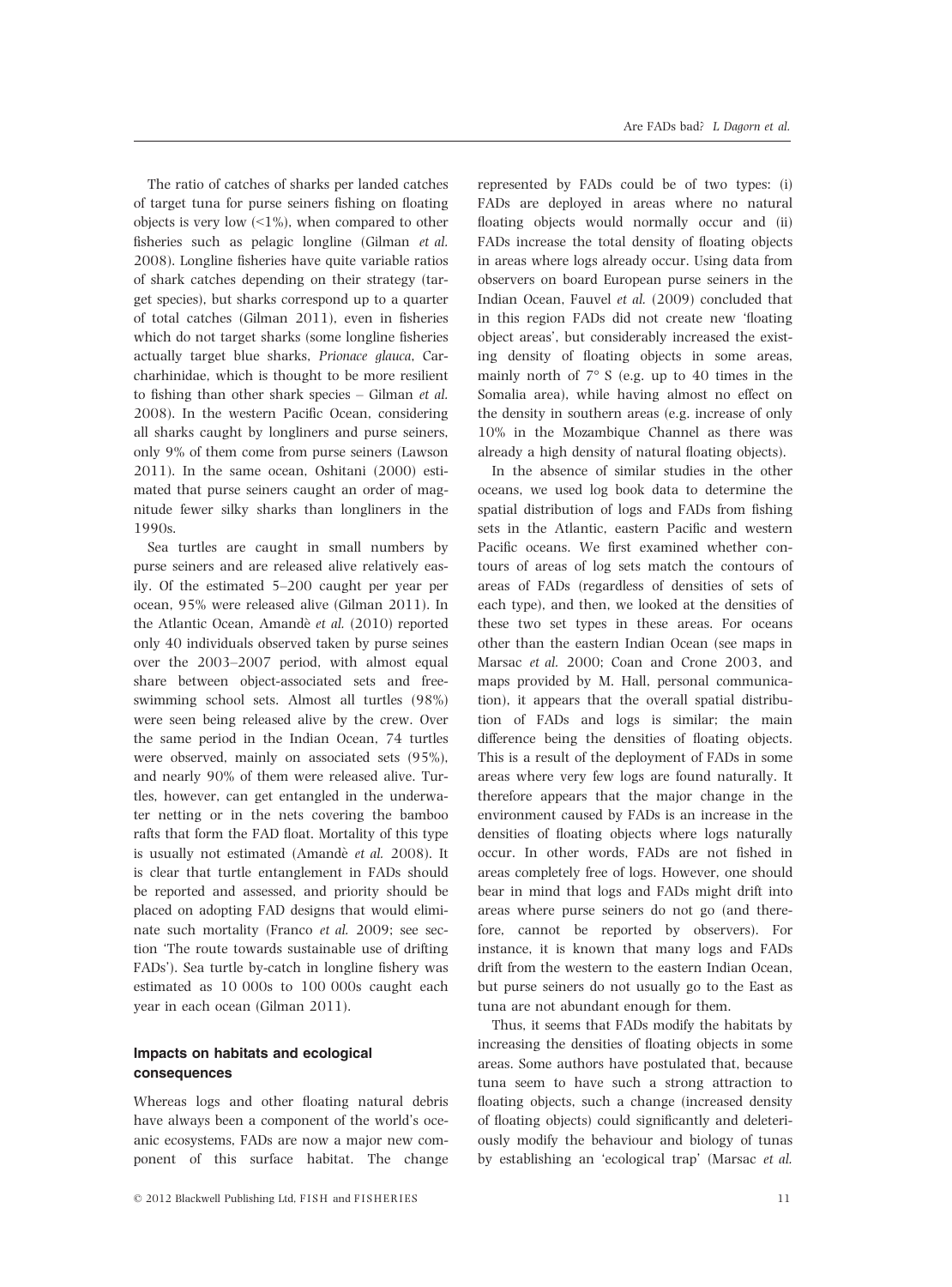2000; Hallier and Gaertner 2008). The ecological trap hypothesis is a concept that was first advanced 40 years ago (Dwernychuk and Boag 1972). It results from animals selecting habitats that previously conferred an evolutionary advantage but which have become maladaptive owing to recent changes in the environment. These changes are often because of anthropogenic influences. Ecological traps have recently received a lot of theoretical and experimental attention but are mainly focussed on terrestrial species (see reviews in Schlaepfer et al. 2002; Battin 2004; Robertson and Hutto 2006), with few studies on marine species (Marsac et al. 2000; Hallier and Gaertner 2008; Dempster et al. 2011). It is worthy to note, however, that Robertson and Hutto (2006) could only find five studies of 45 providing strong evidence for the existence of such traps. Investigating the existence of an ecological trap first requires knowledge of the original circumstances and the role of a particular cue under those conditions. This background then allows evaluation of the use of the same behavioural cues in an altered environment.

Fréon and Dagorn (2000) reviewed a total of 16 different hypotheses that attempt to explain why some species associate with floating objects. For tunas, two of these hypotheses are considered to be the most credible: the meeting point (Dagorn and Fréon 1999) and the indicator-log (Hall 1992) hypotheses. The meeting point hypothesis posits that fish gather around floating objects to facilitate or enhance schooling behaviour, which is considered to provide several advantages to members of the school (see Pitcher and Parrish 1993 for a review). Soria et al. (2009) recently demonstrated that FADs act as meeting points for a small pelagic fish species, the bigeye scad (Selar crumenophthalmus, Carangidae). Associating with floating objects would therefore help tuna to form schools (or to increase the sizes of their schools). Simulation studies (Dagorn and Fréon 1999) demonstrated that the addition of floating objects (FADs) to an area could either result in positive effects on school size (if larger numbers of floating objects facilitate encounters of schools in the area) or negative ones (by providing too many competitive sites for aggregation). Consequently, negative impacts would only occur if too many floating objects in an area results in under-optimal school sizes and if suboptimal sizes of schools have a deleterious influence on the animal such as increased

predation vulnerability or preventing the animal from selecting more appropriate habitats. These impacts have not yet been empirically studied (Dagorn et al. 2010). However, it is noteworthy that some areas display high densities of natural occurring logs (e.g. Mozambique Channel in the western Indian Ocean) that are comparable to current high densities of FADs (e.g. Somali region in the western Indian Ocean, see Fauvel et al. 2009). Tunas occupied these areas of naturally occurring high log densities and so it can be argued that this speaks against high densities of floating objects alone having an inherently deleterious impact on tuna biology. Of course, under the primordial conditions in which the associative behaviour evolved, tuna populations were certainly larger than they are today.

The indicator-log hypothesis (Hall 1992) stipulates that natural floating objects are often located in productive areas because most natural objects originate from areas that inject nutrients into the ocean (e.g. river mouths, mangrove swamps) and logs remain within these rich bodies of water as they drift offshore. Thus, after an appropriate length of time, the nutrient-rich waters generate plankton blooms, which in turn support higher trophic level organisms that are food for tunas. Additionally, even after they move offshore, logs may become entrained in frontal zones where currents meet and thereby indicate regions of enhanced forage. Under both scenarios, the hypothesis proposes that tunas would use floating objects to find or stay in contact with rich areas. An important implicit statement of this hypothesis, however, is that tuna can more easily detect floating objects than prey, which has not been demonstrated yet (Fréon and Dagorn 2000).

Recent studies investigating the possibility that FADs are ecological traps focussed specifically on the indicator-log hypothesis. We review these studies by distinguishing between behavioural (e.g. movements) and biological (e.g. feeding behaviour, fitness indices) aspects (Table 5). In this review, we discuss information from both drifting and anchored FADs because Dagorn et al. (2010) have shown that there is no scientific evidence that the behavioural processes driving the association of tunas with FADs are different for drifting or anchored objects. Table 5 clearly shows the conflicting interpretations that can be found in the scientific literature on both the behavioural and biological aspects. At this point, no conclusion can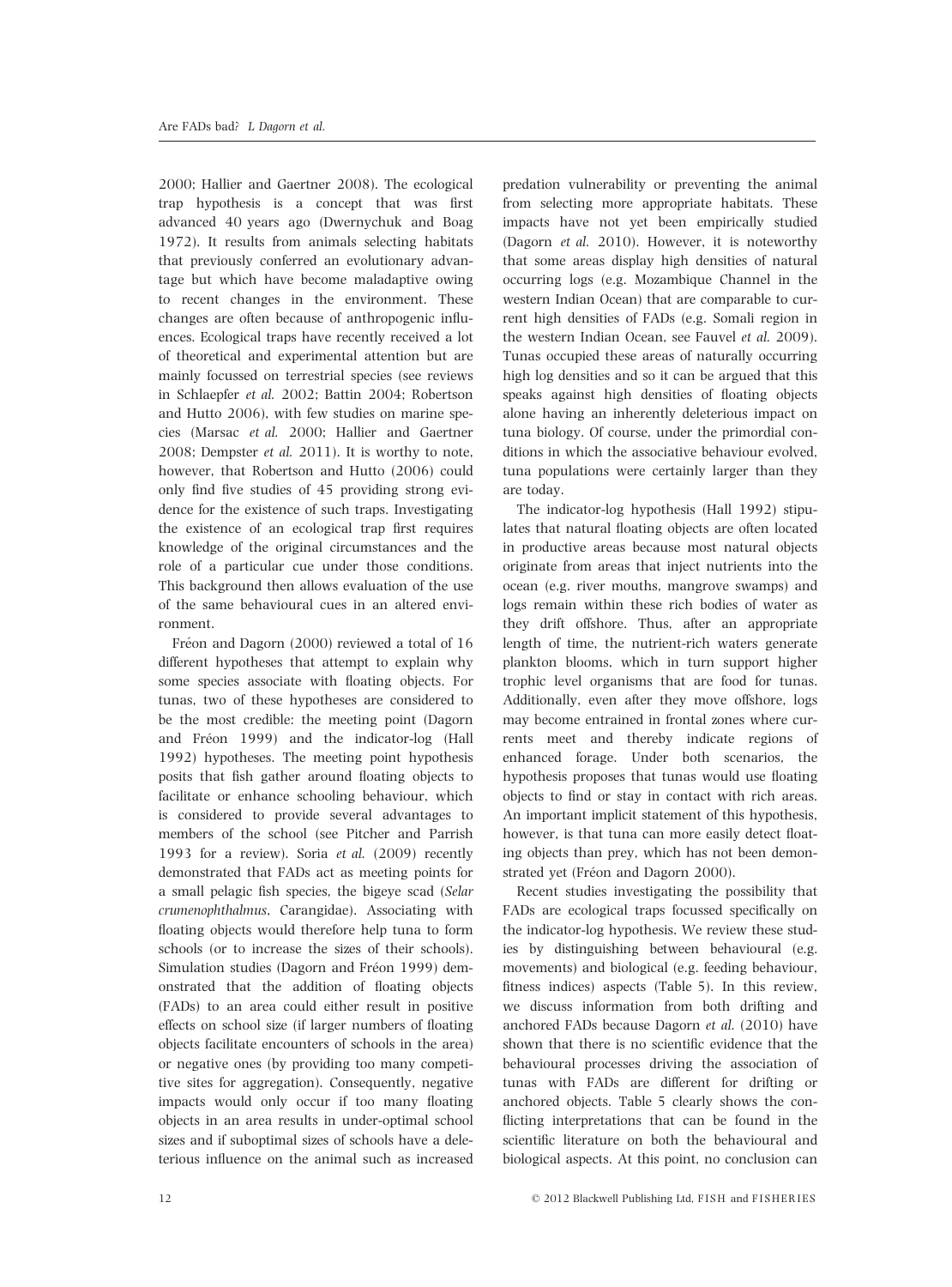|                                          | Interpretations in italics did not appear as such in original papers and correspond to our interpretation |                      | Table 5 Studies reporting results related to the ecological trap hypothesis, distinguishing interpretations (made by authors) in favour or not in favour of an ecological trap.     |                                                                            |                                                                                                                                                                                |
|------------------------------------------|-----------------------------------------------------------------------------------------------------------|----------------------|-------------------------------------------------------------------------------------------------------------------------------------------------------------------------------------|----------------------------------------------------------------------------|--------------------------------------------------------------------------------------------------------------------------------------------------------------------------------|
| Citation                                 | Focal species, ocean                                                                                      | Method               | Findings                                                                                                                                                                            | Interpretation in favour<br>of the ecological trap<br>hypothesis           | ecological trap hypothesis<br>Interpretation against the                                                                                                                       |
| Kleiber and Hampton<br>Behaviour<br>1994 | Skipjack tuna, Pacific                                                                                    | Conventional tagging | Four to five anchored FADs in<br>FADs do not increase this<br>skipjack to leave the area<br>reduce the propensity of<br>by 50%, but additional<br>a 50*50 km area can<br>propensity | time residency of<br>meso-scale area<br>FADs increase the<br>skipjack in a | Above a certain threshold of<br>FAD density, there is no<br>additional effect                                                                                                  |
| Dagorn et al. 2007                       | tuna, central Pacific<br>Yellowfin and bigeye                                                             | Acoustic tagging     | completely without visiting<br>other FADs or only briefly<br>The majority of tagged fish<br>visiting nearby adjacent<br>tend to leave the area<br><b>FADs</b>                       |                                                                            | The island effect is more likely<br>presence of fish around the<br>than the FADs to be<br>responsible for the<br>island                                                        |
| Hallier and Gaertner<br>2008             | Skipjack and yellowfin<br>tuna, eastern<br>Atlantic                                                       | Conventional tagging | Different migratory directional<br>recaptured associated with<br>displacement rates for fish<br>FADs or in free-swimming<br>preferences and<br>schools                              | natural migratory<br>patterns of tuna<br>FADs modify the                   |                                                                                                                                                                                |
| Schaefer and Fuller<br>2010              | Bigeye tuna, eastern<br>Pacific                                                                           | Archival tagging     | area, while FADs are known<br>time in a relatively restricted<br>Fish spend about 95% of their<br>to drift westward through<br>this area                                            |                                                                            | If bigeye tuna were trapped in<br>have expected to observe<br>these arrays of westward<br>drifting FADs, one would<br>westward, which is not<br>bigeye tuna moving<br>observed |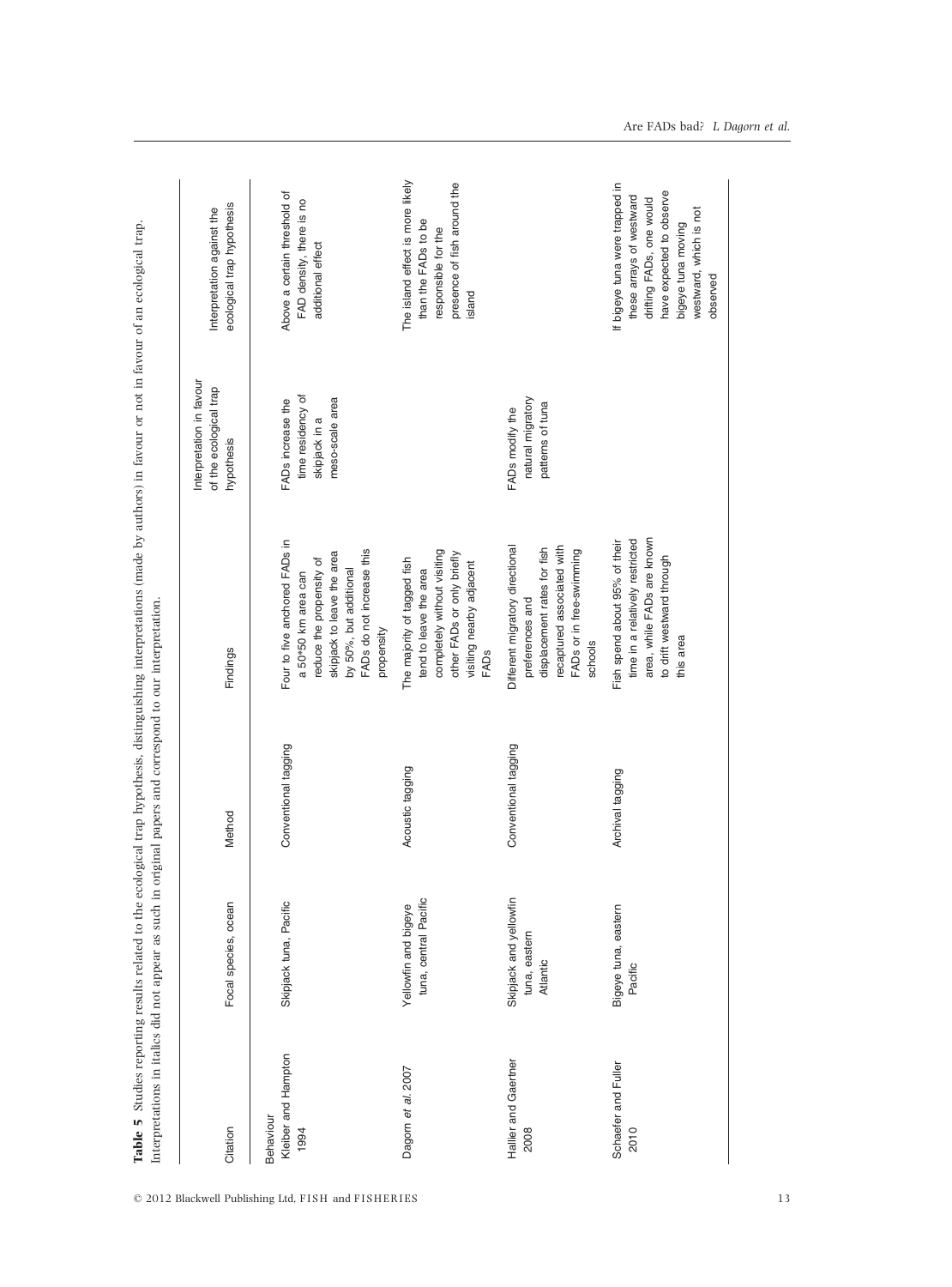| Citation                        | Focal species, ocean                                        | Method                                                                                                              | Findings                                                                                                                                                                                                                                                                                                                                                                            | Interpretation in favour<br>of the ecological trap<br>hypothesis | ecological trap hypothesis<br>Interpretation against the                                                                                                                                                                                                                                                                                                                                                                                                                |
|---------------------------------|-------------------------------------------------------------|---------------------------------------------------------------------------------------------------------------------|-------------------------------------------------------------------------------------------------------------------------------------------------------------------------------------------------------------------------------------------------------------------------------------------------------------------------------------------------------------------------------------|------------------------------------------------------------------|-------------------------------------------------------------------------------------------------------------------------------------------------------------------------------------------------------------------------------------------------------------------------------------------------------------------------------------------------------------------------------------------------------------------------------------------------------------------------|
| Stehfest and Dagorn<br>2010     | Skipjack, yellowfin and<br>western Indian<br>bigeye tuna,   | Conventional tagging                                                                                                | Movement characteristics did<br>Spatial and temporal overlap<br>during periods of low FAD<br>FADs or in free-swimming<br>Different displacement rates<br>between tuna associated<br>tagged during periods of<br>high and those tagged<br>and movement angles<br>between recaptures at<br>not differ between fish<br>with FADs or in free-<br>swimming schools<br>schools<br>density |                                                                  | no ecological trap effect and<br>The observed difference is not<br>movement, but might be an<br>necessarily an indication of<br>natural migratory pathways<br>artefact of the non-uniform<br>individuals are affected by<br>ecological trap, or there is<br>distribution of FAD fishing<br>absence of an ecological<br>environmental cues or<br>This might indicate the<br>a FAD effect on tuna<br>Either only a part of<br>fish movement is<br>determined by<br>effort |
| Gaertner et al. 1999<br>Biology | Skipjack, yellowfin and<br>bigeye tuna, eastern<br>Atlantic | Biometric data on<br>frozen tuna                                                                                    | No difference between fish<br>associated with floating<br>free-swimming schools<br>objects and in                                                                                                                                                                                                                                                                                   |                                                                  | No effect of FADs<br>trap effect                                                                                                                                                                                                                                                                                                                                                                                                                                        |
| Marsac et al. 2000              | Skipjack tuna, eastern<br>Atlantic                          | 1999), but limited to<br>frozen tuna (same<br>Biometric data on<br>Gaertner et al.<br>data set than<br>north of 5°N | objects are lower than those<br>in free-swimming schools<br>Conditions (thorax girth vs.<br>associated with floating<br>fork length) of fish                                                                                                                                                                                                                                        | FADs have detrimental<br>effects on tuna<br>biology              |                                                                                                                                                                                                                                                                                                                                                                                                                                                                         |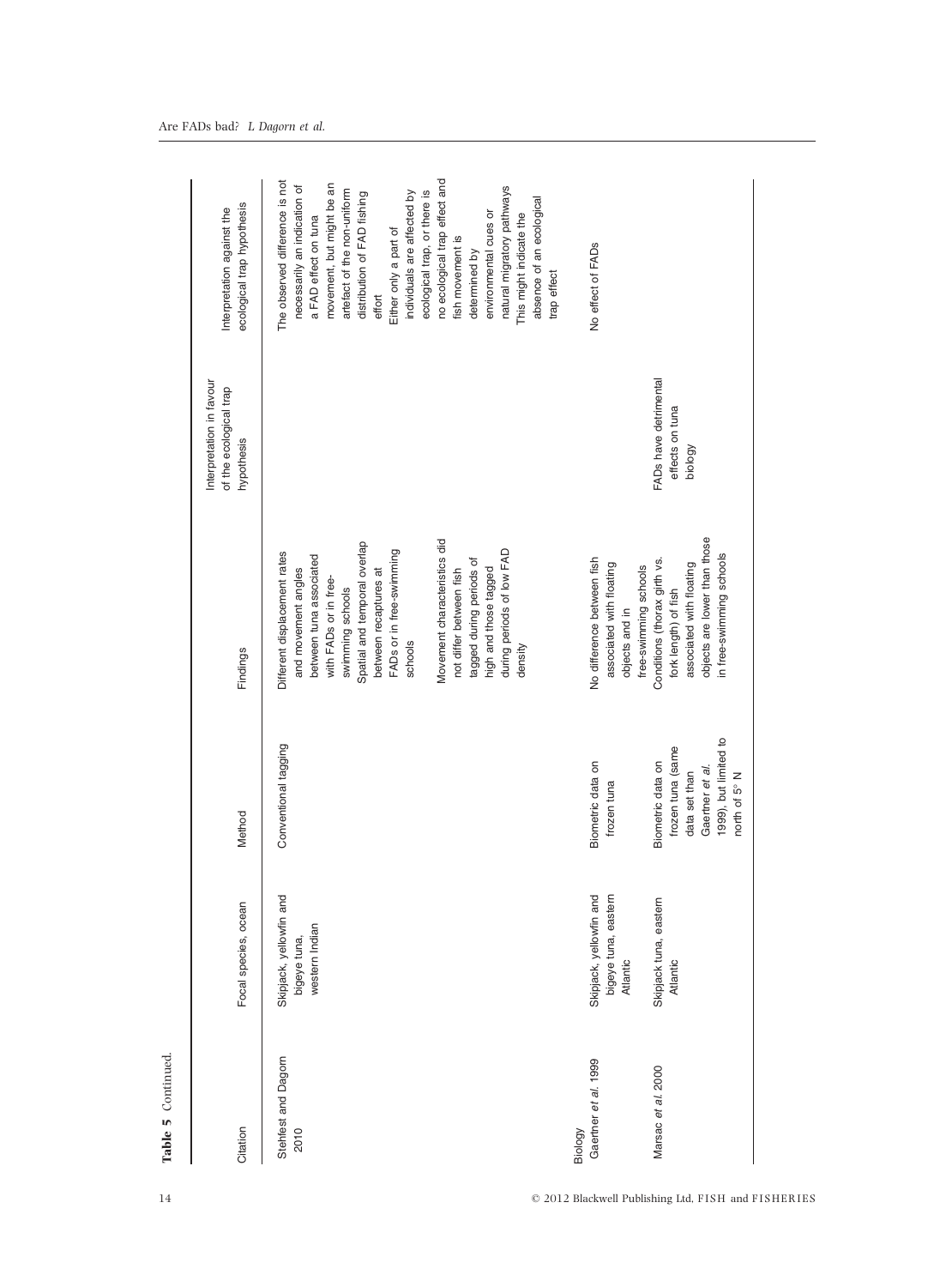| Table 5 Continued.           |                                                             |                                                               |                                                                                                                                                                                                                                                                                                                                                                                                                                                                                           |                                                                                                                                                                                                                          |                                                                                                                                                                      |
|------------------------------|-------------------------------------------------------------|---------------------------------------------------------------|-------------------------------------------------------------------------------------------------------------------------------------------------------------------------------------------------------------------------------------------------------------------------------------------------------------------------------------------------------------------------------------------------------------------------------------------------------------------------------------------|--------------------------------------------------------------------------------------------------------------------------------------------------------------------------------------------------------------------------|----------------------------------------------------------------------------------------------------------------------------------------------------------------------|
| Citation                     | Focal species, ocean                                        | Method                                                        | Findings                                                                                                                                                                                                                                                                                                                                                                                                                                                                                  | Interpretation in favour<br>of the ecological trap<br>hypothesis                                                                                                                                                         | ecological trap hypothesis<br>Interpretation against the                                                                                                             |
| Ménard et al. 2000           | Skipjack, yellowfin and<br>bigeye tuna, eastern<br>Atlantic | Stomach fullness                                              | associated with FADs, but<br>Small fish do not feed when<br>large tuna do feed                                                                                                                                                                                                                                                                                                                                                                                                            |                                                                                                                                                                                                                          | Large tuna benefit from the<br>Tuna are likely to feed during<br>away from FADs, before<br>their daytime excursions<br>association with FADs<br>coming back to FADs. |
| Hallier and Gaertner<br>2008 | Skipjack and yellowfin<br>tuna, eastern<br>Atlantic         | (plumpness), growth<br>condition factors<br>Stomach fullness, | Tuna associated with floating<br>condition and grow slower<br>objects have more empty<br>stomachs, are in poorer<br>free-swimming schools<br>than fish caught in                                                                                                                                                                                                                                                                                                                          | FADs on the biology<br>Negative impacts of<br>of tuna                                                                                                                                                                    |                                                                                                                                                                      |
| Jaquemet et al. 2011         | Skipjack and yellowfin,<br>western Indian                   | Stomach fullness                                              | between the two areas, and<br>have more empty stomachs<br>free-swimming schools in a<br>than individuals associated<br>rich-food area, but skipjack<br>in the poor-food area, they<br>Large yellowfin tuna do not<br>FADs in a poor-food area<br>are similar to individuals<br>No difference in the diet of<br>and small yellowfin tuna<br>associated with drifting<br>tuna between drifting<br>show any difference<br>caught by longliners<br>floating objects and<br>with drifting FADs | yellowfin by trapping<br>yellowfin are more<br>skipjack and small<br>foraging in such a<br>them in poor-food<br>impact negatively<br>Drifting FADs can<br>area (but small<br>efficient when<br>context than<br>skipjack) | Minor impact of FADs on<br>large yellowfin                                                                                                                           |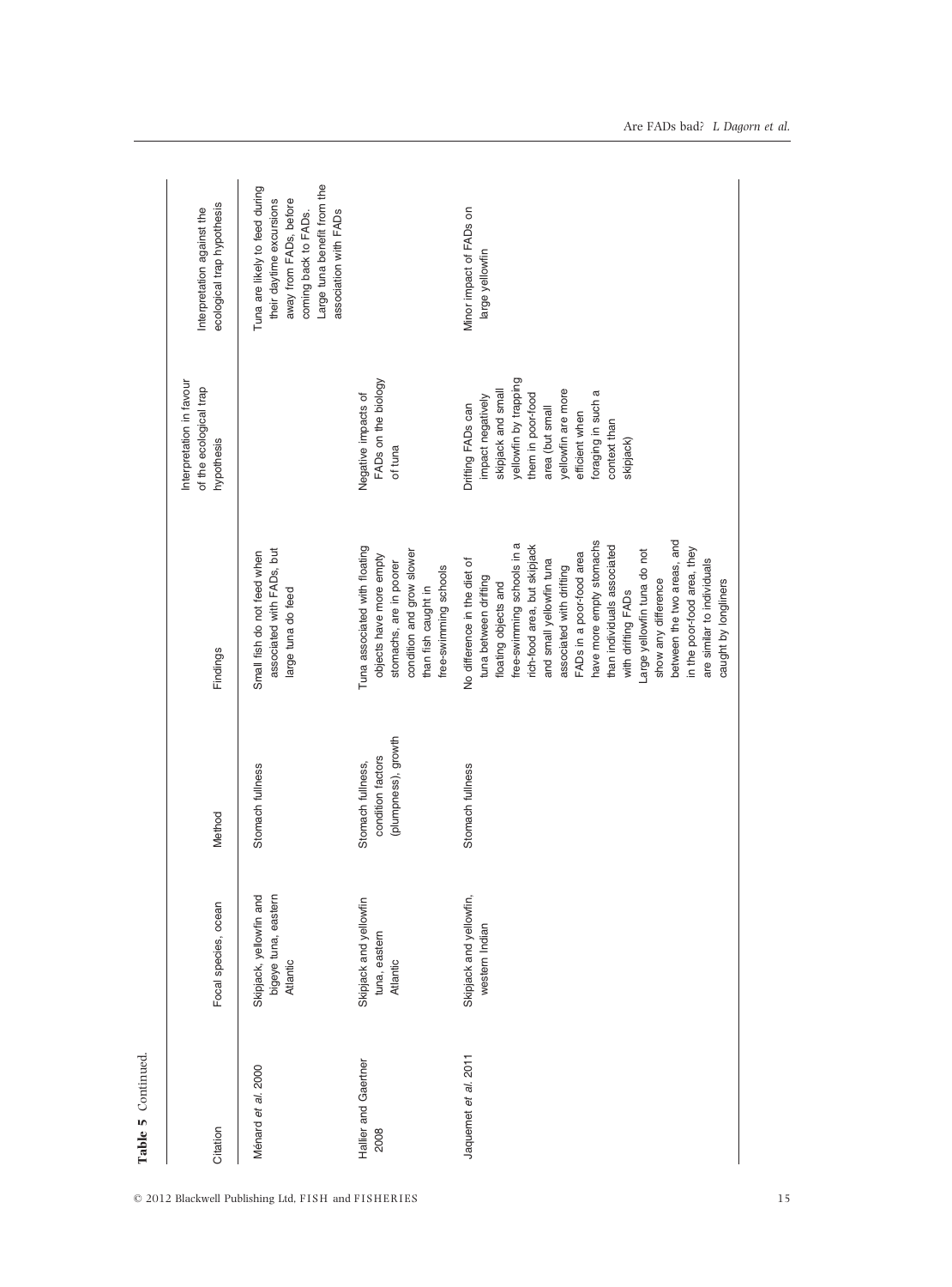| Citation           | Focal species, ocean        | Method                                                          | Findings                                                                                                                                                                       | of the ecological trap<br>hypothesis | ecological trap hypothesis<br>Interpretation against the                                                                                                                     |
|--------------------|-----------------------------|-----------------------------------------------------------------|--------------------------------------------------------------------------------------------------------------------------------------------------------------------------------|--------------------------------------|------------------------------------------------------------------------------------------------------------------------------------------------------------------------------|
| Robert et al. 2010 | Skipjack, western<br>Indian | Condition factors<br>(plumpness,<br>bioelectrical<br>impedance) | In an area poorly modified by<br>around logs are in a poorer<br>the addition of FADs - i.e.<br>condition than skipjack in<br>dominated by logs - fish<br>free-swimming schools |                                      | changes because of FADs<br>around floating objects vs.<br>not induced by the habitat<br>natural and normal and is<br>free-swimming schools is<br>The lower condition of tuna |

be made on this hypothesis. It is noteworthy, however, that none of these studies included data collection protocols specifically designed to test the ecological trap hypothesis. The only exception is the study conducted by Robert et al. (2010) who tested the hypothesis that if associating with logs confers a feeding advantage, log-associated fish found in areas of high density of natural logs (only slightly modified by FADs) should exhibit body conditions equal or even superior to fish in freeswimming schools. Results rejected the hypothesis, which led the authors to caution against concluding that a difference in condition indices of associated and non-associated fish demonstrates a negative consequence of the introduction of FADs. The role of logs and FADs in the ecology of tunas – especially their feeding ecology – requires a greatly expanded data base and should be a research priority.

If some species stay associated with floating objects (or arrays of floating objects) for long periods, floating objects may modify their dispersal patterns. This might result in deleterious consequences. Dispersal of sessile marine animals attached to marine debris has been documented for several years (Highsmith 1985; Gregory 2009) and has been viewed as facilitating the invasion of non-native species and therefore, a potential threat for the biodiversity (Barnes 2002; Barnes and Milner 2005). On the other hand, in metapopulation theory, dispersal can serve to reduce extinction risk through the colonization of empty habitat (Bowler and Benton 2005) and is also considered to counteract the negative effect of disturbances on local populations in the metacommunity concept (Venail et al. 2008; Altermatt et al. 2011). Neither of these hypotheses has been tested regarding sessile organisms that colonize FADs, nor on fish species which associate with FADs. There is insufficient knowledge of the 'normal' behaviour, and distribution patterns of tunas and other fish species to be able to judge whether the current situation of higher FAD density has altered their behaviour.

Fish aggregating devices can also impact coastal ecosystems when they end up on reefs or beaches. Bamboos (which are used to fabricate FADs) are biodegradable materials, but might cause some physical damages on corals when they are washed by the waves, similar to what natural objects such as logs or other solid debris can also cause. In addition, electronic buoys (which are not biode-

Table 5 Continued

Continued.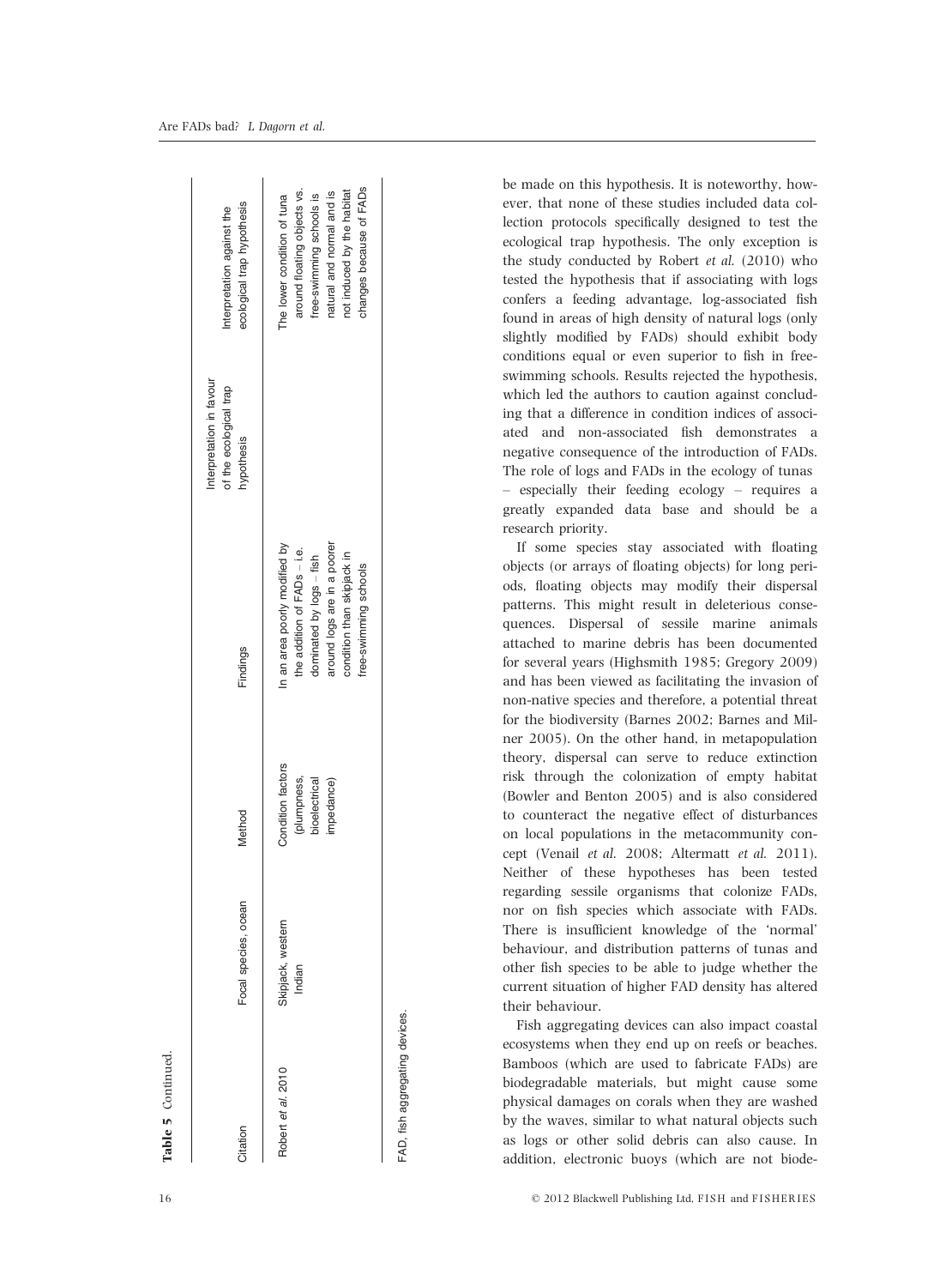gradable) attached to FADs can also end on reefs and beaches, as nets equipping FADs which might then be responsible for ghost fishing on reef-associated species when stuck on reefs or beaches. Although surveys are conducted to assess the amount of man-made debris (e.g. plastic) stranding on beaches in the world (Barnes 2002), there is currently no estimate of the numbers of FADs ending on reefs or beaches and it is therefore not possible to assess the relative importance of such

# The route towards sustainable use of drifting FADs

impact.

Although banning the use of FADs has been proposed by some NGOs (e.g. http://www.greenpeace. org/international/en/press/releases/Greenpeace-Calls-for-Urgent-Ban-on-FAD-Fishing-to-Save-Pacific-Tuna/), it is very unlikely that industry will willingly abandon this efficient fishing tool. Such a move would first result in a drastic decrease in tuna catch (especially skipjack tuna) with the direct consequence of a shortage of canned tuna – one of the major source of affordable natural proteins in the world (1.7 million tonnes of canned tuna in 2006, Miyake et al. 2010). Moreover, such a measure could have unexpected negative consequences as any type of fishing invariably impacts an ecosystem. It is worth remembering that the reduction of fishing on dolphin herds in the eastern Pacific Ocean in response to campaigns of environmental groups contributed to more fishing on logs and FADs, bringing new conservation issues (Hall 1998). Reducing the number of sets on floating objects would almost certainly result in an increase in the numbers of sets on free-swimming schools. A recent study in the Indian Ocean has shown that a 1% decrease in the number of sets on floating objects would decrease the catches of skipjack tuna by 1.3% but increase those of large yellowfin tuna by 1.7% (Guillotreau et al. 2011) as a result of redirecting fishing effort. In cases like the Indian Ocean, where it would be inappropriate to increase catches of yellowfin tuna beyond the current level, an assessment of the effects of a ban of FAD fishing on the yellowfin tuna stock should be carefully investigated before any decision is taken.

The purpose of this section is to list the measures investigated or implemented by the RFMOs and to identify which new measures and practices,

based on the best available science, could be proposed and what future research could improve the sustainable use of FADs.

# Monitoring the numbers of electronic buoys and numbers of FADs (FAD management plans)

Fish aggregating devices (and supply vessels when they exist) are a major part of the fishing effort of this fishery and will probably remain so. Because FADs are very efficient fishing aids, it is urgent that they must be monitored like any other type of fishing effort. This is necessary to quantitatively assess the impact induced by the use of FADs. Fishing effort of purse seiners is usually estimated through numbers of fishing days and types of sets (although this latter is not really an index of effort), but never using the numbers of FADs or electronic buoys. A major part of the 'FAD effort' of a purse seiner comes from its use of electronic buoys, and this more or less determines the average number of floating objects monitored at any given day of the year. Because almost all electronic buoys are now linked via satellite, it is technically possible for RFMOs to require a copy of all pertinent satellite signals. This would not only serve as a measure of the number and location of FADs deployed in an area, but by linking the locations of these FADs to locations derived from vessel monitoring systems (VMS), it would be possible to monitor exactly which FADs that are fished. This would not only measure FAD fishing effort but would also give insight into the biology of the fish by determining how they are distributed within the FAD array. One such scheme has just been implemented by ORTHONGEL, the French association of tropical tuna purse seiners. They record the daily positions of all active buoys of all their purse seiners and transfer them to a French research institute (IRD, Institut de Recherche pour le Développement). To ensure neutrality and anonymity regarding fishing strategies, the data are not made available until after a delay of several months.

In addition, all floating objects of the ocean (natural objects, FADs deployed by the purse seiner and FADs deployed by other purse seiners) represent potential aids to a purse seiner. It is therefore essential to not only count the numbers of active electronic buoys but to get a better estimate of total FADs in the water (including those no transmitters or with dead batteries), we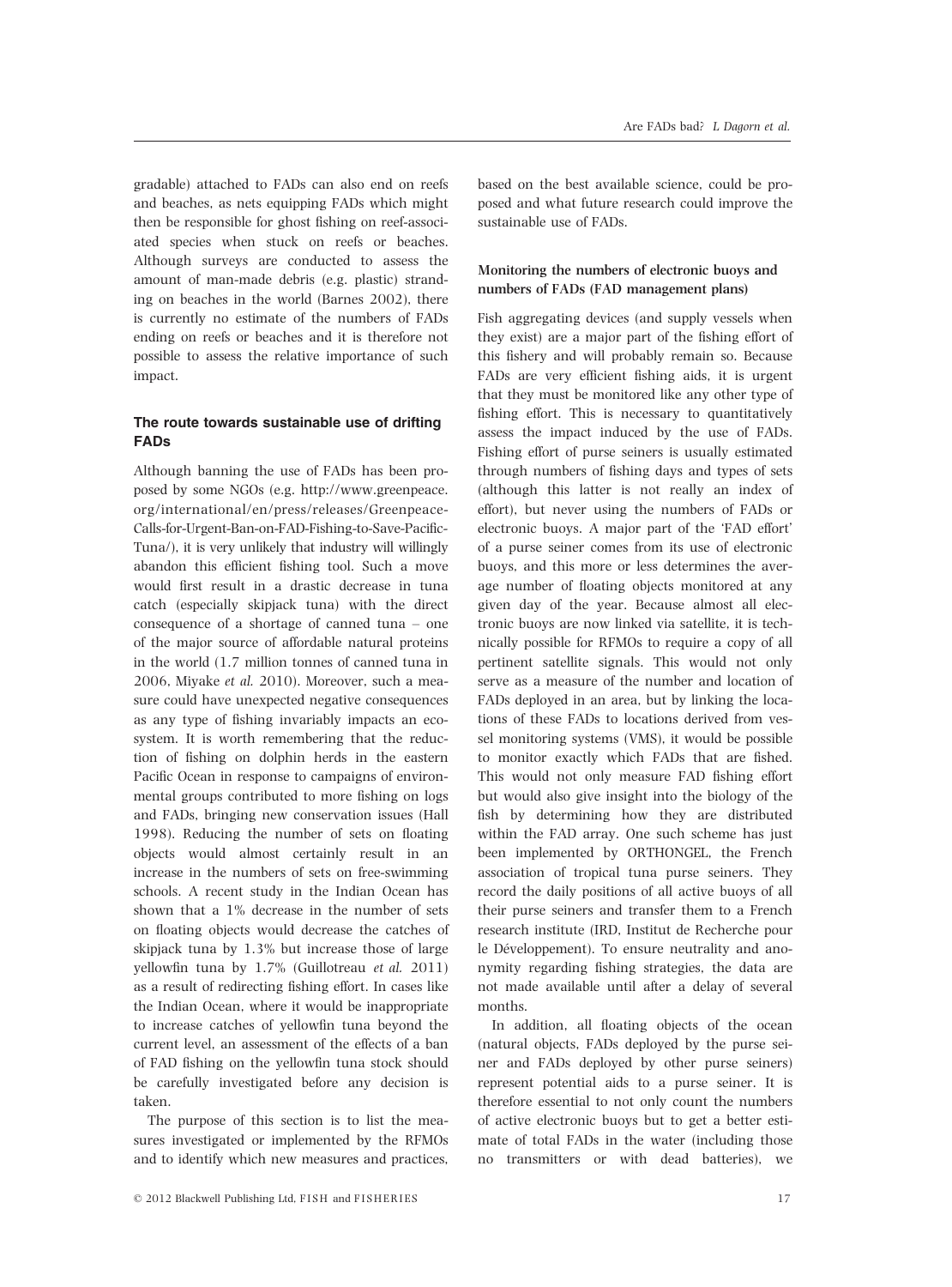should know the number of FADs that are built and deployed by each purse seiner every year. Monitoring the number of FADs is also key to quantifying the changes of the habitat they induce and assessing if FADs act as ecological traps. Counting the number of FADs has been an objective of all RFMOs. Marking FADs to help observers to identify individual FADs has been investigated by the IATTC and WCPFC (WCPFC 2009). Such a measure would allow tracking of the numbers of FADs deployed. Despite the fact that each RFMO currently has or is starting a FAD monitoring or management plan (Table 1), information on the numbers of FADs is still lacking, at least on some oceans. The only available estimates come from the IATTC (with 9,813 FAD deployments recorded by observers onboard fishing vessels in 2008, WCPFC 2009) or from research projects (e.g. Moreno et al. 2007). Current FAD monitoring plans could be improved with more mandatory requirements (it is only mandatory for ICCAT and IOTC to report numbers of deployed FADs to the respective RFMOs, while for IATTC and WCPFC, vessels report to their country flags) and better compliance. Currently, there is no FAD management plan in place, but each RFMO is under the process of asking each country to develop such a plan.

# Reducing fishing mortality of juvenile bigeye and yellowfin tuna

Although it is necessary to conduct research (e.g. through the use of conventional tagging) to improve scientific knowledge of the growth and natural mortality of juvenile tunas, there is no current scientific evidence that demonstrates that the catches of small bigeye and yellowfin tuna around floating objects put these stocks at risk of collapse. Decision-makers need to look at all sources of fishing mortality and reduce it where necessary. These decisions are often difficult because they can influence the way in which catches are allocated among different users/fleets. For example, an analysis by SPC/OFP (2010) shows that the necessary reduction in the overall fishing mortality of bigeye tuna in the western Pacific Ocean can be achieved through various combinations of substantial catch reductions in at least two of three major fleets (floating object fisheries, longline fisheries, and domestic Indonesian and Philippines fleets using a mix of gears). The multispecies nature of all fisheries, including today's floating object fisheries, needs to be taken into consideration. In general, skipjack tuna stocks are healthy (in better situations than yellowfin and bigeye tuna stocks) and FAD fishing does represent an efficient fishing method to target this species. However, as sets on floating objects also catch important quantities of bigeye and yellowfin tuna, an increase in catches of skipjack tuna by this method is not possible today without also capturing of these other species. This could impact the status of these stocks. Purse seine sets on floating objects do account for an important part of the overall catches of all of these stocks, and therefore, controlling them can have an important direct impact on their exploitation. Several Tuna RFMOs have adopted measures to limit the catch of small tunas (Table 1). Two main techniques are currently used: (1) moratorium of FAD fishing in some areas at certain times (ICCAT Rec 1999-01) or full time-area closures in areas where FAD fishing is the main fishing strategy (IOTC Res 10-01, IATTC Res C-11-01), and (2) retention of all tunas of all sizes (Resolution for IATTC C-04-05 REV2 and WCPFC 2009 -02 and recommendation for IOTC 10-13), with an exemption for catches that are deemed to be unfit for human consumption. The efficiency of time-area closures to reduce the fishing mortality on juvenile tunas has often been counterbalanced by redistribution of fishing effort or non-compliance by non-participating fleets (Bromhead et al. 2003). Harley and Suter (2007) modelled the effects of time-area closures on the fishing mortality of bigeye tuna. They concluded that only very large or long closures would have significant impacts, and therefore, they concluded that emphasis should preferably focus on gear technology methods.

Restricting the numbers of sets on floating objects was investigated in the western and eastern Pacific oceans (IATTC Res C-99-07, WCPFC 2004, 2009) but was considered difficult to monitor and was never implemented. However, as FADs and electronic buoys have become increasingly crucial components of the fishing effort of purse seiners, they could be used to monitor and regulate fishing effort. Restricting the number of FADs per vessel was investigated in the western Pacific Ocean (WCPFC 2004) but not adopted as a management measure. However, restricting the number of electronic buoys could be a better method to limit the effort on FADs. As mentioned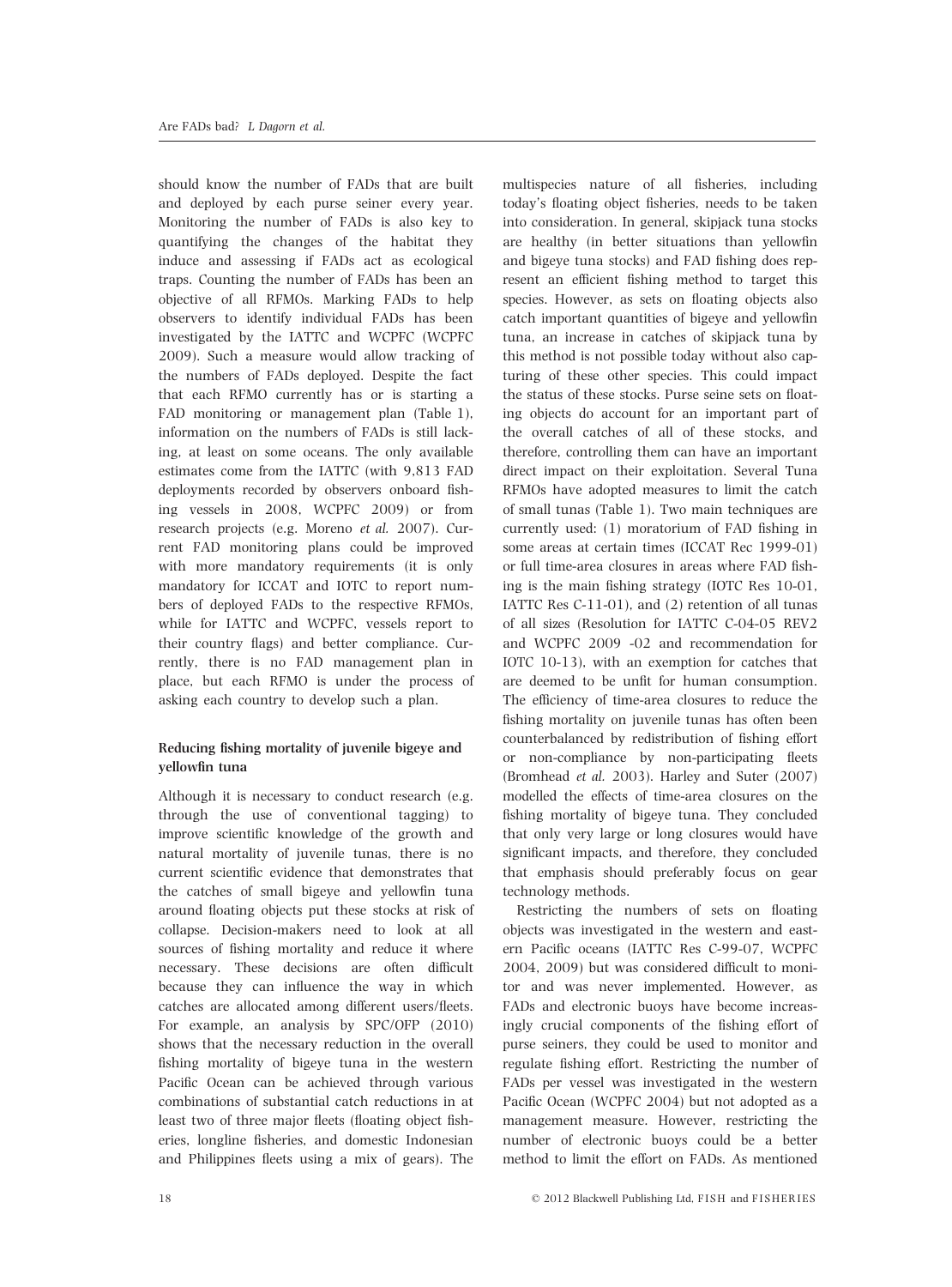previously, an automatic link of any signal from a satellite buoy to a RFMO would ensure a relatively easy compliance. The French association ORTHONGEL has just set a limit of all their purse seiners to 150 active electronic buoys at any given time, and a total of 200 new electronic buoys purchased per year. Such precautionary initiative places the onus onto scientists to assess what numbers of monitored FADs would be sustainable. Such a study was requested by the IATTC but no scientific report yet exists. The lack of monitoring of electronic buoys and FADs has so far precluded scientists from estimating the effects of changes of the numbers of buoys or FADs on catches. This reinforces the urgent need for RFMOs to monitor these variables and is a pre-requisite to assessing if restricting the numbers of buoys or FADs would have a significant effect on the fishing mortality of juvenile tunas.

# Reducing the fishery-induced mortality of by-catch

Mitigation measures currently in use in FAD purse seine fisheries are few and only recently enacted (Table 1). The main reason for this late effort is because of the very low proportions of by-catch generated by this gear when compared to other gears such as longlining. Consequently, longlining has received most attention in terms of developing mitigation techniques. An exception is the Ecuadorian purse seine fleet, which is mandated to carry sorting grids to let by-catch species of small body size out of the net. Although this technique is mandatory in Ecuador, no scientific assessment of its success has been completed (an assessment is currently being undertaken). Sorting grids are based on size sorting of individuals. However, the main issue is that juvenile bigeye and yellowfin tuna around FADs are usually of the same sizes as skipjack tuna (e.g. fish that should be kept), while other by-catch species are either smaller or larger than skipjack tuna. However, if the species to be released can be separated from the species to be kept (skipjack tuna) through behavioural manipulations (such as constraining them to specific area of the net – see Hasegawa et al.  $2010$ ), such grids (or any other system allowing an opening of the net, such as the ones used in the Mediterranean bluefin tuna, T. thynnus, Scombridae, fishery) could potentially contribute to reducing the mortality of some species.

Priorities should be set to determine the species on which fishing mortalities must be reduced. It is noteworthy that many key biological parameters of most of by-catch species are poorly known (or even sometimes completely unknown), which makes it difficult to fully assess the risk for each species. Moreover, no stock assessments are conducted on by-catch species. The ecosystem approach to fisheries (Pikitch et al. 2004) requires assessment of the effects of fishing on all components of the catches, and more research efforts should be encouraged on the most common by-catch species, such as oceanic triggerfish or rainbow runners. The fact is that most (81–95%) purse seine by-catch is comprised of small tuna species (other than target species) and other bony fishes, and the current knowledge or assumptions are that those populations are not considered to be under threat. Consequently, it can be argued that the most appropriate current approach is to avoid waste and to promote use (full retention) of this by-catch as it is carried out in other fisheries (Salomon 2009). However, careful socio-economic studies should be developed before implementing such a procedure as it can affect some local markets. Currently, a full retention measure is already in place for tunas managed by IATTC and WCPFC (C-04-05 REV2 and CMM 2009-02), but no measure concerns by-catch species. Any full retention measure requires 100% observer to be enforced. Usually, full retention measures motivate fishers to avoid catching by-catch (Salomon 2009). However, if a market for by-catch is created, fishers can sometimes fish for by-catch when target species are rare. It is noteworthy that the Atlantic Ocean, where a large market for by-catch exists (Romagny et al. 2000), is the ocean with the highest by-catch ratio. If fishers get paid on by-catch, they might begin to target some of these species. Another approach is to not pay fishers for by-catch even though it must be retained and utilized.

Priority research should focus on species that are known to be more vulnerable, such as sharks and turtles, even if the catch rate of sharks  $(21\%)$ is very low as compared to other fisheries. Tuna RFMOs recommend the release of live sharks, but the numbers released and the percentage of these that survive in purse seine fisheries are not currently known (Clarke 2011; but see Poisson et al. 2011 for a first estimate). The anti-fining measure implemented in all RFMOs (Clarke 2011) is mainly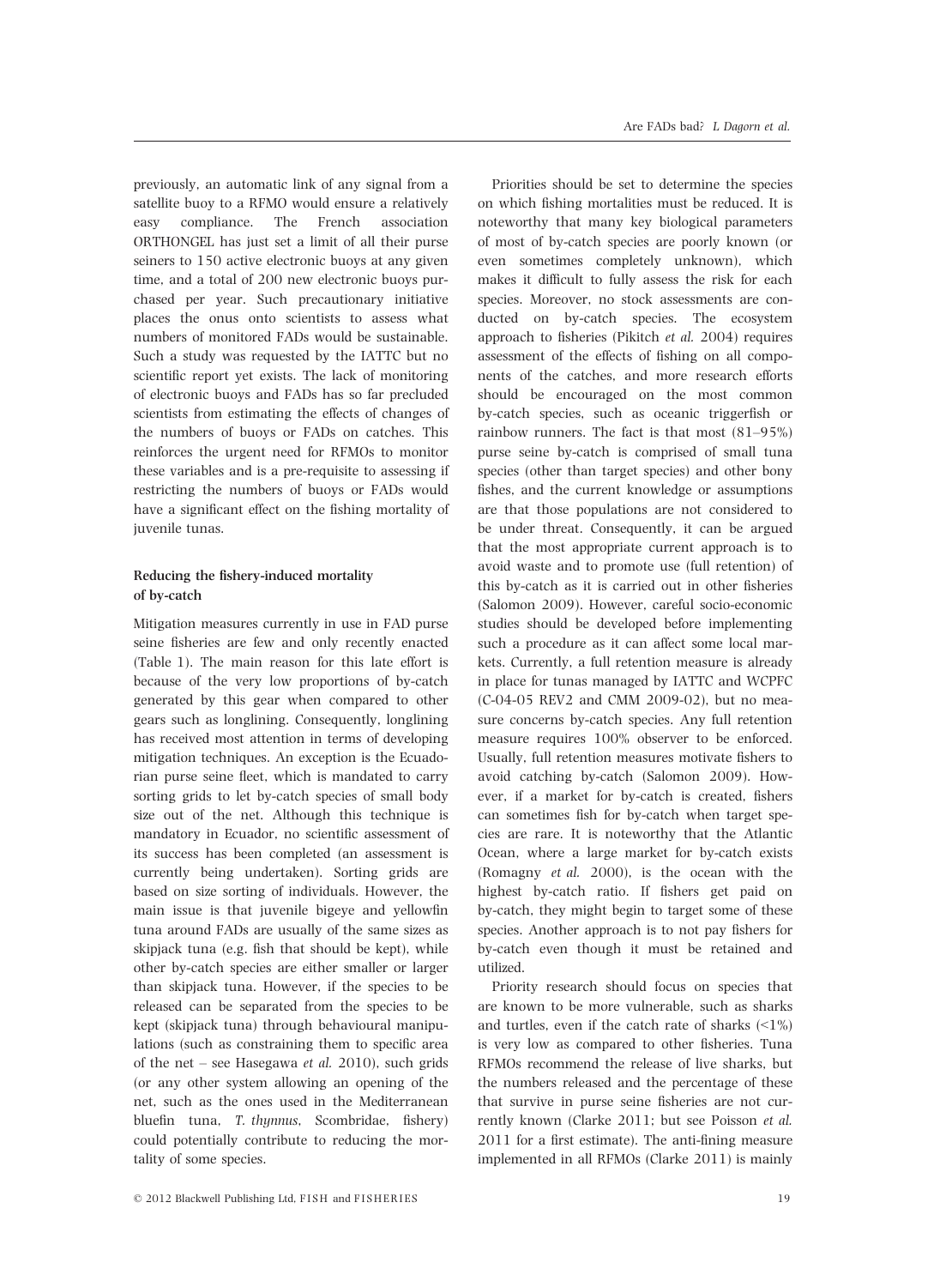addressing longliners, not purse seiners. Recently, the ICCAT and IATTC prohibited the landing, storing and selling of the oceanic white tip shark in the Atlantic and eastern Pacific oceans (ICCAT Rec 10-07, IATTC Res C-11-10), but the efficacy of this measure to reduce catches of this species has still to be tested as this does not preclude fishers from catching and discarding this species. The successful efforts to virtually eliminate dolphin by-catch in the eastern Pacific Ocean purse seine fishery indicate that innovation and legislation can result in significant reduction in the take of large marine species (Hall 1998). Similar advances may be possible for sharks and turtles. However, this must be accompanied by parallel efforts to reduce mortalities of sharks and turtles by other fisheries, for example longlines, as purse seiners are only responsible for a small portion of the fishing mortality of these species (Gilman 2011; Lawson 2011).

Measures must also be developed to reduce shark and turtle entanglement in the FAD structures themselves, and some attempts have been made to test new FAD designs (Delgado de Molina et al. 2007), but no conclusive results were found because of the small number of tests. Recently, Franco et al. (2009) proposed different designs of ecologically friendly FADs that used only biodegradable materials. Moving from traditional to environmentally safe (and, if possible, biodegradable), FADs appear to be a necessary and appropriate step for reducing the ecological impact of FADs, and some efforts are currently being undertaken in the Indian and Atlantic oceans by the French and Spanish fleets. We recommend that RFMOs should only allow FADs on which animals cannot get entangled. To respect the MARPOL convention and reduce the impacts on coastal habitats, FADs should be made of only biodegradable materials. Limiting the lifetime of FADs has been investigated in the eastern Pacific Ocean (see: self-destructing FADs – IATTC 2008) and could also result in reducing fishing effort.

Managing fisheries with an 'ecosystem approach' is still very much a 'work in progress'. In the mid 1990s, Hall (1996) wondered if a selective (or, 'targeted') fishery is better than a nonselective one in terms of ecosystem stability. In more recent discussion of the concept of the proportional removal of all species/components from an ecosystem (except vulnerable ones such as turtles, sharks), it has been argued that very selective

fishing might not always be the best way to achieve the objectives of the ecosystem approach to fisheries (Zhou et al. 2010; Garcia et al. 2012). Continued effort should be made to understand what balance of species can be taken from the pelagic ecosystem and the role of FADs in that strategy. Methods quantifying the ecosystem impacts of fisheries, through the consideration of the absolute removals incurred during the fishing operation, should be encouraged. Such methods provide a useful tool for drawing comparisons between various fisheries or fishing modes (Gerrodette et al. 2012). Models used to manage fisheries were first developed by population dynamists with concepts based on single species (Hall et al. 2000). The multispecies nature of catches of most fisheries (including the tropical tuna purse seine fishery), as well as indirect impacts of fishing on ecosystems, led to the emergence of the ecosystem approach to fisheries (Pikitch et al. 2004). This new approach has brought more ecologists to fisheries science, but determining how to harvest an ecosystem in accordance with ecological concepts is still very much in the research phase (Hall et al. 2000).

Fish aggregating devices have increased the numbers of floating objects in the ocean. And, even though the change seems to be one of intensity within pre-existing regions rather than the introduction of completely novel components, FAD use should be monitored (numbers, types, trajectories, etc.) to measure the evolution of these anthropogenic changes and their impact on the pelagic ecosystem. In the same way that we monitor oceanographic variables (for example, through remote sensing), it would be advantageous to monitor the density and distribution of floating objects at sea, as this appears not only to be a key part of the fishing effort, but also a key factor in understanding the dynamics of tunas and other associated species. It is conceivable that the density of floating objects affects the movement of tunas and other species and, like sea surface temperature or other oceanographic parameters, FAD densities should be factored in when trying to determine which factors drive the movements and distribution of pelagic animals.

Tuna RFMOs cannot ignore the possible effects of FADs on the ecology of fishes. If some effects are demonstrated, then some limits on the numbers of FADs deployed should be established. We have seen, however, that analyses to determine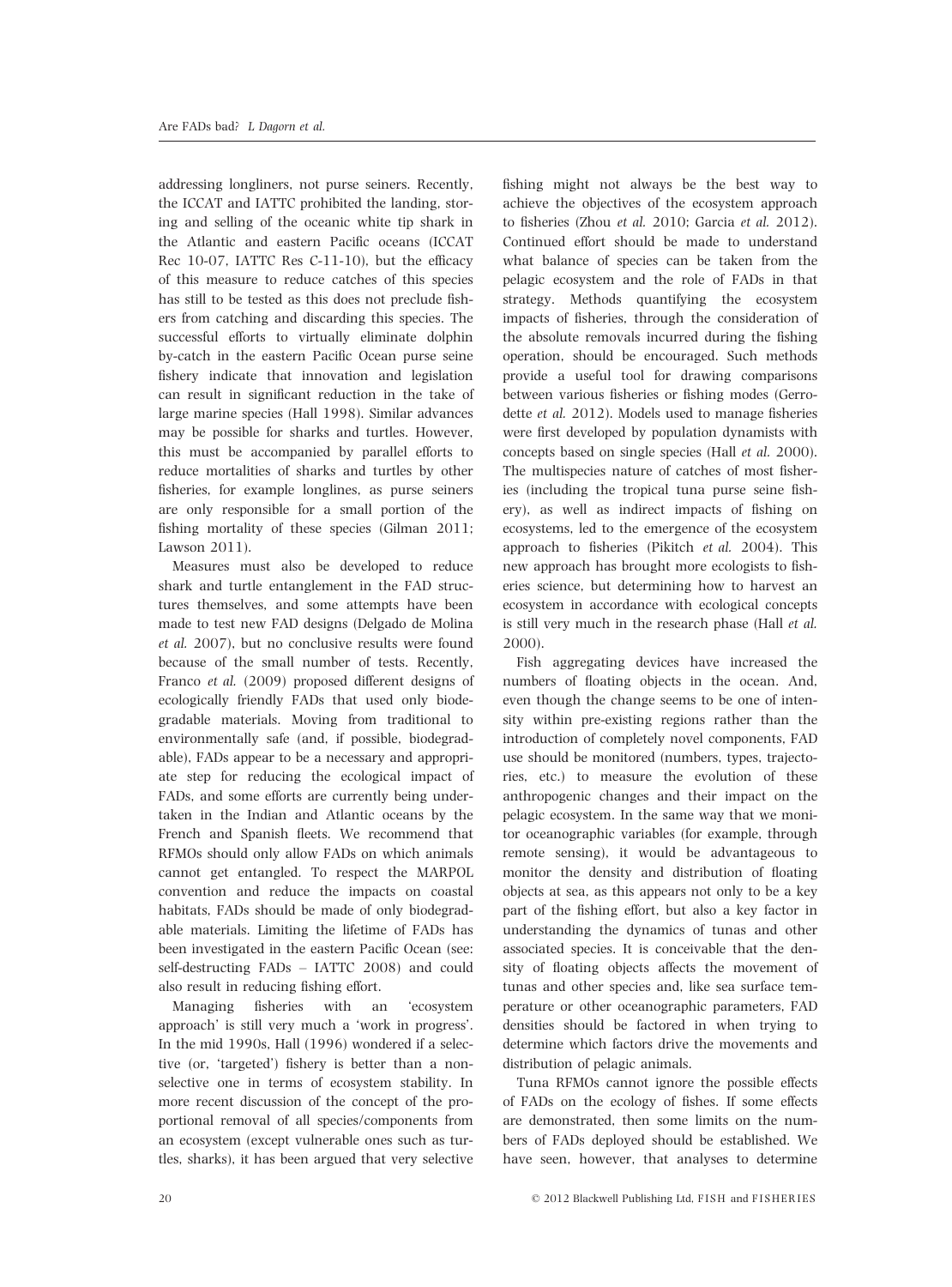whether FADs act as ecological traps for tunas (or other species) gave contradictory results. More research is clearly needed. Designing experiments to determine the existence of ecological traps is not trivial (Robertson and Hutto 2006). Investigating whether the existing level of FAD deployments represents an ecological trap requires dedicated research with data collection protocols designed specifically to test this hypothesis. At a minimum, this requires establishing some reference points (in terms of both behavioural and other biological aspects) against which to measure the effects of FADs. Ideally, reference points would correspond to indices describing the behaviour and biology of species before FADs were invented. Because such data do not exist, reference points should be estimated under current conditions. Robert et al. (2010) approach was to identify an area with natural occurring logs and only a minor number of FADs. This allowed the assumption that the behaviour and conditions of fishes in this area were similar to what could have been observed before the use of FADs. We recommend this approach be used in other oceans where similar circumstances exist. A complementary approach would be to start a time series data base of some key behavioural and biological indices referenced to the densities of floating objects, proportion of FADs vs. logs, and key oceanographic parameters (already performed through remote sensing). This would allow assessment of whether changes of behavioural and biological indices could be linked with changes of densities of FADs or environmental factors. Determining the best indices is itself a part of that research. Adult survival and reproductive success, classically used in terrestrial ecology to investigate the existence of an ecological trap (Robertson and Hutto 2006), should obviously be estimated for tunas or other species at regular time intervals. This is usually carried out through conventional tagging projects and large-scale biological programmes which, unfortunately, are not so frequent because of their high costs. In addition, we also recommend identifying complementary indices that could reflect changes in the conditions or behaviour of fishes. Condition indices could come from morphometrics measurements (for instance, the commonly used plumpness indices) but also using bioelectrical (e.g. Willis and Hobday 2008) and biochemical approaches (e.g. Fraser 1989). When collecting such indices, it is essential to collect detailed information on not

only the location and time, but also the type of schools sampled (free-swimming schools, schools associated with logs or FADs) and the FAD-to-log ratio in the area. In terms of behaviour, we would recommend starting to collect regular information on the timing and duration of residency at FADs in regions with different densities of FADs and different environmental parameters. This can be done through regular acoustic and archival tagging. The regular collection of such indices will not only help assess the effects of FADs on the ecology of fishes, but will help understand why tunas and other fishes associate with floating objects.

# Conclusion

After reviewing what we know and do not know about the impacts of the use of FADs on tuna populations and habitat or on the biodiversity and viability of the ocean pelagic ecosystem, we aim at providing a framework for the objective scientific analysis of the use of FADs. Although Tuna RFMOs have started to implement measures primarily to limit the effort on FADs, the efficiency of these measures is not yet demonstrated. We believe that it is urgent that Tuna RFMOs collect accurate data on the numbers of active electronic buoys used by purse seiners. Some RFMOs do collect data on the numbers of FADs deployed, but still, very few reliable estimates exist. More must be carried out to quantify the phenomenon. Such monitoring will facilitate a real understanding of the role of FADs as a component of the fishing effort. This is an essential pre-requisite to assessing the effects of management measures that would limit the numbers of buoys or FADs in the fishery.

In terms of by-catch, although purse seining on FADs is not responsible for the major fishing mortality of silky and oceanic white tip sharks (Gilman 2011), urgent research is required to develop methods to limit fishing mortality of these species in purse seine fisheries. The existing resolutions on the oceanic white tip sharks (ICCAT Rec 10-07, IATTC C-11-10) and on the silky sharks (ICCAT Rec 11-08) will have almost no effect on by-catch by purse seiners. Finally, there is no reason that all fleets should not adopt FAD designs that would not cause any entanglements. RFMOs have initiated the Kobe process to structure and harmonize their efforts on various topics because it is recog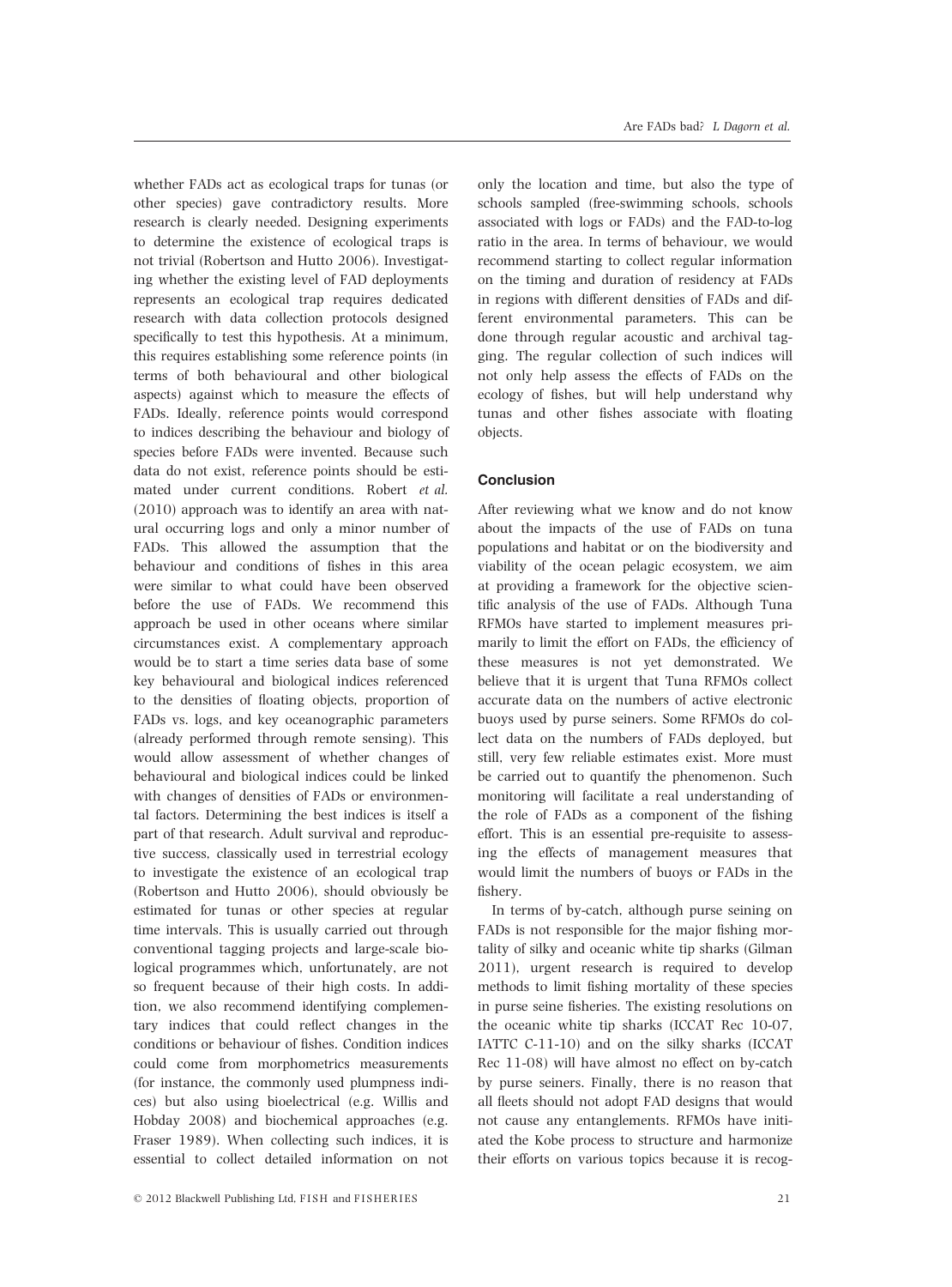nized that each RFMO will benefit from a strong collaboration (Anonymous 2007). Some FAD issues were part of this Kobe process (e.g. bycatch), but we recommend an additional international group that could coordinate research on FADs with an eye to paving the way towards the sustainable use of FADs. The groundwork for such a body has been laid by three symposia held on FADs in 1992 (San Diego), 1999 (Martinique) and recently in late 2011 (Tahiti).

Fish aggregating devices are not necessarily bad. They are efficient fishing gears that must be monitored and managed. Used correctly, they can reduce the fuel costs and 'carbon footprint' of the fleet without jeopardizing either the viability of the target species or the integrity of the pelagic ecosystem. Management of FAD fishing should be conducted in conjunction with the management of other gears catching the same species. We feel the review presented in this article is a critical tool for informing future decisions that must be made by fisheries managers and research funding agencies to achieve the objectives of ecological-based fishery management and the sustainable and cost-effective harvest of pelagic marine resources. We point out future research directions for assessing the effects of FADs on the ecology of fishes, the results of which would directly benefit our understanding of ecological function of the aggregations of fishes at FADs and also benefit the fisheries exploiting this behaviour.

# Acknowledgements

This study was carried out with financial support from the Commission of the European Communities, specifically the RTD programme of Framework Programme 7, 'Theme 2-Food, Agriculture, Fisheries and Biotechnology', through the research project MADE (mitigating adverse ecological impacts of open ocean fisheries). It does not necessarily reflect its views and in no way anticipates the Commission's future policy in this area. We sincerely thank two anonymous reviewers for very useful comments.

# **References**

Aires da Silva, A. and Maunder, M. (2011) Status of bigeye tuna in the eastern Pacific Ocean in 2010 and outlook for the future. Inter-American Tropical Tuna Commission document, SAC-02-07, 12 pp.

- Altermatt, F., Bieger, A., Carrara, F., Rinaldo, A. and Holyoak, M. (2011) Effects of connectivity and recurrent local disturbances on community structure and population density in experimental metacommunities. PLoS One 6, e19525. doi:10.1371/journal.pone.0019525.
- Amandè, M.J., Ariz, J., Chassot, E. et al. (2008) Bycatch and discards of the European purse seine tuna fishery in the Indian Ocean: Characteristics and estimation for the 2003-2007 period. Indian Ocean Tuna Commission document, IOTC-2008-WPEB-12, 23 pp.
- Amandè, M.J., Ariz, J., Chassot, E. et al. (2010) Bycatch of the European purse seine tuna fishery in the Atlantic Ocean for the 2003–2007 period. Aquatic Living Resources 23, 353–362.
- Anonymous. (2007) Report of the Joint Meeting of Tuna RFMOs. Kobe, Japan, 22–26 January 2007. Available at: http://www.tuna-org.org/Documents/other/Kobe% 20Report%20English-Appendices.pdf (accessed 25 April 2012).
- Anonymous. (2011) Report of the 2011 ISSF Stock Assessment Workshop. Rome, Italy, March 14–17, 2011. ISSF Technical Report 2011-02, 18 pp.
- Barnes, D.K.A. (2002) Invasions by marine life on plastic debris. Nature 416, 808–809.
- Barnes, D.K.A. and Milner, P. (2005) Drifting plastic and its consequences for sessile organism dispersal in the Atlantic Ocean. Marine Biology 146, 815–825.
- Battin, J. (2004) When good animals love bad habitats: ecological traps and the conservation of animal populations. Conservation Biology 18, 1482–1491.
- Ben-Yami, M. (1994) Purse Seining Manual. Fishing News Books, Oxford, 406 pp.
- Bowler, D.E. and Benton, T.G. (2005) Causes and consequences of animal dispersal strategies: relating individual behaviour to spatial dynamics. Biological Review 80, 205–225.
- Bromhead, D., Foster, J., Attard, R., Findlay, J. and Kalish, J.A. (2003) Review of the impact of fish aggregating devices (FADs) on tuna fisheries. Final report to Fisheries Resources Research Fund, Australia: Bureau of Rural Sciences, 121 pp.
- Castro, J.J., Santiago, J.A. and Santana-Ortega, A.T. (2002) A general theory on fish aggregation to floating objects: an alternative to the meeting point hypothesis. Reviews in Fish Biology and Fisheries 11, 255–277.
- Clarke, S. (2011) A status snapshot of key shark species in the western and central Pacific and potential management options. Western and Central Pacific Fisheries Commission, Scientific Committee, Seventh regular session, WCPFC-SC7-2011/EB-WP-04.
- Coan, A.L. and Crone, P.R. (2003) Fishery-related attributes associated with FAD and log fishing practices conducted by the US purse seine fleet in the centralwestern Pacific Ocean, 1997–2002. In: 16th Standing Committee on Tuna and Billfish, Fishing Technology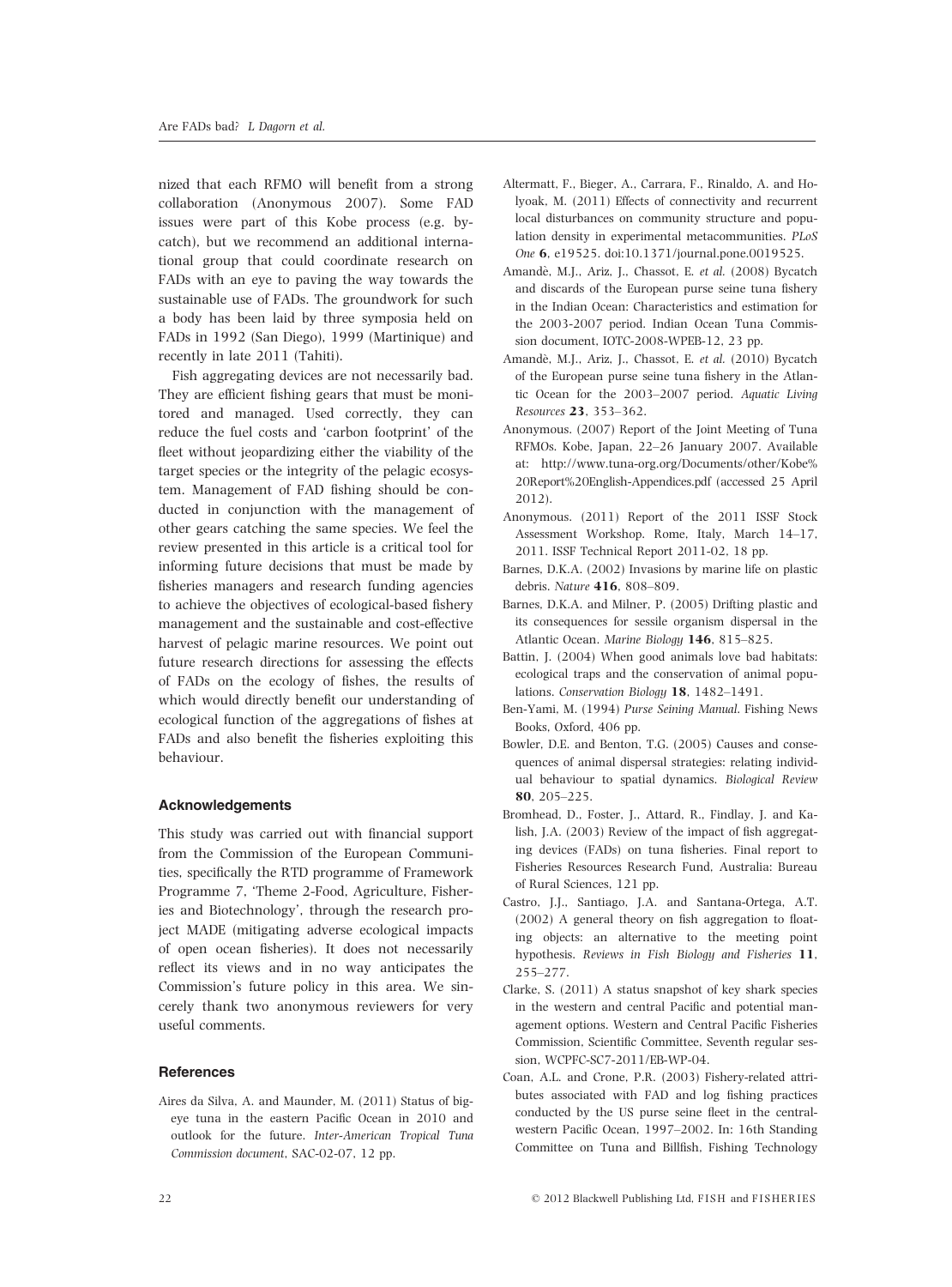Working group, July 9–16, 2002, Mooloolaba, Australia, 13 pp.

- Dagorn, L. and Fréon, P. (1999) Tropical tuna associated with floating objects: a simulation study of the meeting point hypothesis. Canadian Journal of Fisheries and Aquatic Sciences 56, 984–993.
- Dagorn, L., Holland, K.N. and Itano, D.G. (2007) Behavior of yellowfin (Thunnus albacares) and bigeye (T. obesus) tuna in a network of fish aggregating devices (FADs). Marine Biology 151, 595–606.
- Dagorn, L., Holland, K.H. and Filmalter, J. (2010) Are drifting FADs essential for testing the ecological trap hypothesis? Fisheries Research 106, 60–63.
- Delgado de Molina, A., Ariz, J., Santana, J.C. and Déniz, S. (2007) Study of Alternative Models of Artificial Floating Objects for Tuna Fishery (Experimental Purse- seine Campaign in the Indian Ocean). Indian Ocean Tuna Commission document, IOTC-2006-WPEB-05, 28 pp.
- Dempster, T. and Taquet, M. (2004) Fish aggregation device (FAD) research: gaps in current knowledge and future directions for ecological studies. Reviews in Fish Biology and Fisheries 14, 21–42.
- Dempster, T., Sanchez-Jerez, P., Fernandez-Jover, D. et al. (2011) Proxy measures of fitness suggest coastal fish farms can act as population sources and not ecologucal traps for wild gadoid fish. PLoS One 6, e15646. doi:10.1371/Journal.pone.0015646.
- Dwernychuk, L.W. and Boag, D.A. (1972) Ducks nesting in association with gulls -an ecological trap? Canadian Journal of Zoology, 50, 559–563.
- Fauvel, T., Bez, N., Walker, E. et al. (2009) Comparative study of the distribution of natural versus artificial drifting Fish Aggregating Devices (FADs) in the Western Indian Ocean. Indian Ocean Tuna Commission document, IOTC-2009-WPTT-19, 17 pp.
- Fonteneau, A. and Ariz, J. (2011) Tunas yield per recruit and MSY of longline fisheries, case of yellowfin stock in the Eastern Pacific Ocean. Inter-American Tropical Tuna Commission (IATTC) Scientific Advisory Committee, May 2011, 8 pp.
- Fonteneau, A., Pallares, P. and Pianet, R. (2000) A worldwide review of purse seine fisheries on FADs. In: Pêche thonière et dispositifs de concentration de poissons (proceedings of the 1st Symposium on Tuna fisheries and FADs, Martinique, October 1999). (eds J.Y. Le Gal, P. Cayré and M. Taquet). Actes Colloques-IFREMER 28, pp. 15–35.
- Franco, J., Dagorn, L., Sancristobal, I. and Moreno, G. (2009) Design of ecological FADs. Indian Ocean Tuna Commission document, IOTC-2009-WPEB-16, 22 pp.
- Fraser, A.J. (1989) Triacylglycerol content as a condition index for fish, bivalve and crustacean larvae. Canadian Journal of Fisheries and Aquatic Sciences 46, 1868– 1873.
- Fréon, P. and Dagorn, L. (2000) Review of fish associative behaviour: toward a generalisation of the meeting

point hypothesis. Reviews in Fish Biology and Fisheries 10, 183–207.

- Fromentin, J.M. and Fonteneau, A. (2001) Fishing effects and life history traits: a case study comparing tropical versus temperate tunas. Fisheries Research 53, 133–150.
- Gaertner, D., Dewals, P. and Marsac, F. (1999) Relations biométriques utilisables dans les études sur l'achappement des juvéniles de thonidés tropicaux dans les sennes. ICCAT Collective Volume Scientific Papers 49, 323–332.
- Garcia, S.M., Kolding, J., Rice, J. et al. (2012) Reconsidering the consequences of selective fisheries. Science 335, 1045–1047.
- Gerrodette, T., Olson, R., Reilly, S., Watters, G. and Perrin, W. (2012) Ecological metrics of biomass removed by three methods of purse-seine fishing for tunas in the eastern tropical Pacific Ocean. Conservation Biology 26, 248–256.
- Gillett, R. (2011) Replacing purse seining with pole-andline fishing in the central and western Pacific: some aspects of the baitfish requirements. Marine Policy 35, 148–154.
- Gilman, E.L. (2011) Bycatch governance and best practice mitigation technology in global tuna fisheries. Marine Policy 35, 590–609.
- Gilman, E.L., Clarke, S., Brothers, N. et al. (2008) Shark interactions in pelagic longline fisheries. Marine Policy 32, 1–18.
- Gregory, M.R. (2009) Environmental implications of plastic debris in marine settings—entanglement, ingestion, smothering, hangers-on, hitch-hiking and alien invasions. Philosophical Transactions of the Royal Society B 364, 2013–2025.
- Guillotreau, P., Salladarré, F., Dewals, P. and Dagorn, L. (2011) Fishing tuna around Fish Aggregating Devices (FADs) vs free swimming schools: skipper decision and other determining factors. Fisheries Research 109, 234 –242.
- Hall, M. (1992) The association of tuna with floating objects and dolphins in the Eastern Pacific Ocean. VII. Some hypotheses on the mechanisms governing the associations of tunas with floating objects and dolphins. In: International Workshop on Fishing for Tunas Associated with Floating Objects (11–14 February 1992. La Jolla, California), 6 pp.
- Hall, M.A. (1996) On bycatches. Reviews in Fish Biology and Fisheries 6, 319–352.
- Hall, M.A. (1998) An ecological view of the tuna-dolphin problem: impacts and trade-offs. Reviews in Fish Biology and Fisheries 8, 1–34.
- Hall, S.J. and Mainprize, B.M. (2005) Managing by-catch and discards: how much progress are we making and how can we do better? Fish and Fisheries 6, 134-155.
- Hall, M.A., Alverson, D.L. and Metuzals, K.I. (2000) Bycatch: problems and solutions. Marine Pollution Bulletin 41, 204–219.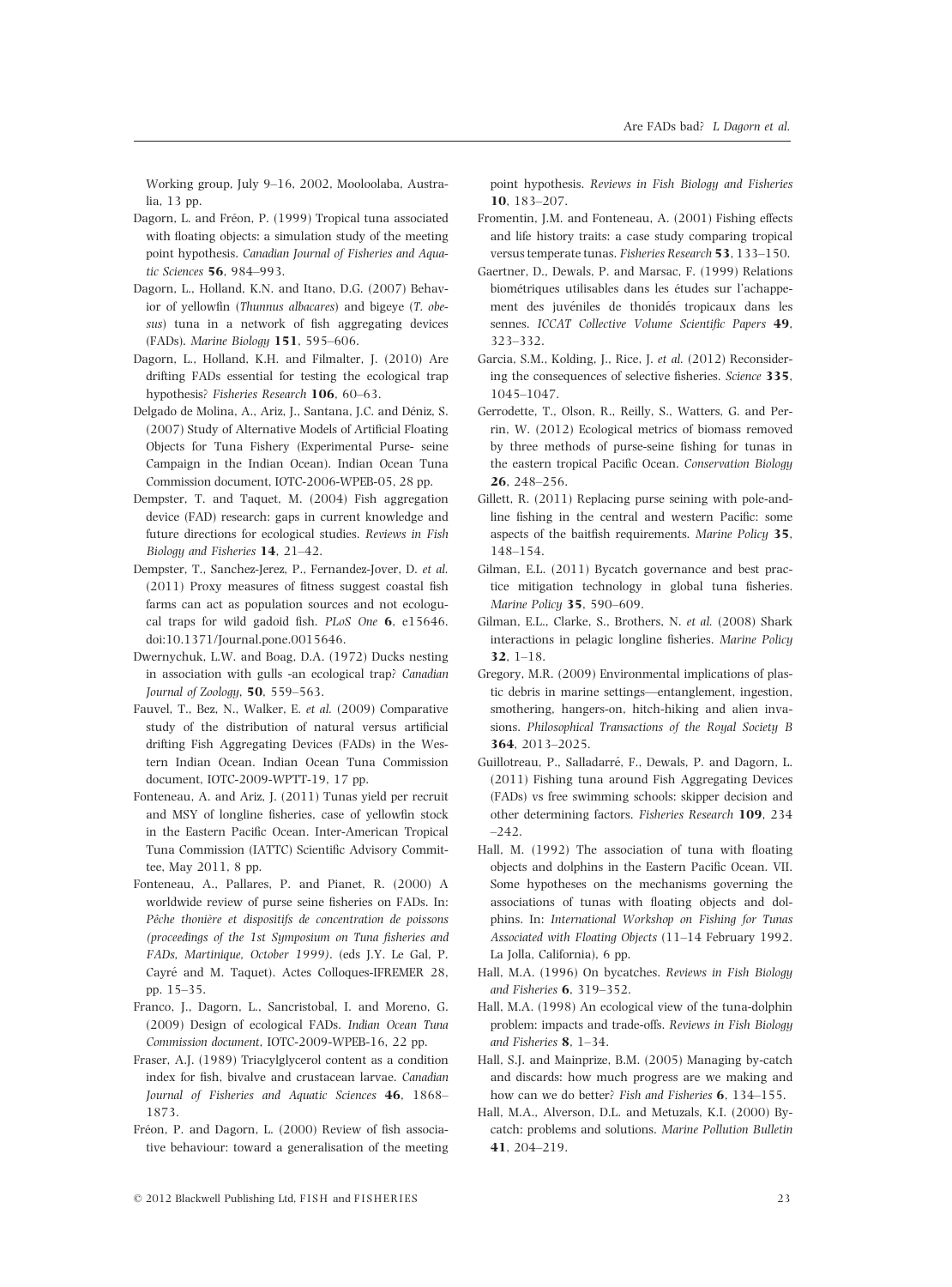- Hallier, J.P. and Gaertner, D. (2008) Drifting fish aggregation devices could act as an ecological trap for tropical tuna species. Marine Ecology Progress Series 353, 255–264.
- Hampton, J. (2000) Natural mortality rates in tropical tunas: size does matter. Canadian Journal of Fisheries and Aquatic Sciences 57, 1002–1010.
- Harley, S.J. and Suter, J.M. (2007) The potential use of time-area closures to reduce catches of bigeye tuna (Thunnus obesus) in the purse-seine fishery of the eastern Pacific Ocean. Fishery Bulletin 105, 49–61.
- Hasegawa, S., Takao, Y., Oshima, T., Iga, H., Semba, Y. and Okamoto, H. (2010) Study on the methods to reduce the bycatch of juvenile bigeye tuna by purse seine operation on FADs in the western and central Pacific Ocean. Western and Central Pacific Fisheries Commission, Scientific Committee, Sixth regular session, WCPFC-SC6-2010/FT-WP-02.
- Hassler, W.W. and Hogarth, W.T. (1977) The growth and culture of dolphinfish (Coryphaena hippurus) in North Carolina. Aquaculture 12, 115–122.
- Highsmith, R.C. (1985) Floating and algal rafting as potential dispersal mechanisms in brooding invertebrates. Marine Ecology Progress Series 25, 169–179.
- Hunter, J.R. and Mitchell, C.T. (1967) Association of fishes with flotsam in the offshore waters of Central America. Fishery Bulletin US 66, 13–29.
- ICCAT (2011) Report of the Standing Committee on Research and Statistics, October 4–8, 2010. ICCAT REPORT for biennial period, 2010-11 PART I (2010) – Vol. 2, 265 pp.
- ISSF (2011) Status of the world fisheries for tuna: Stock Status Ratings, 2011. Technical Report 2011-04, International Seafood Sustainability Foundation. Washington, DC, USA.
- Jaquemet, S., Potier, M. and Ménard, F. (2011) Do drifting and anchored fish aggregating devices (FADs) similarly influence tuna feeding habits? A case study from the western Indian Ocean. Fisheries Research 107, 283–290.
- Kelleher, K. (2005) Discarding in the World's Marine Fisheries: An Update. Food and Agriculture Organization of the United Nations. FAO Fisheries Technical Paper 470, FAO, Rome.
- King, J.R. and McFarlane, G.A. (2003) Marine fish life history strategies: applications to fishery management. Fisheries Management and Ecology 10, 249–264.
- Kleiber, P. and Hampton, J. (1994) Modeling effects of FADs and islands on movement of skipjack tuna (Katsuwonus pelamis): estimating parameters from tagging data. Canadian Journal of Fisheries and Aquatic Sciences 51, 2642–2653.
- Lawson, T. (2011) Estimation of Catch Rates and Catches of Key Shark Species in Tuna Fisheries of the Western and Central Pacific Ocean Using Observer Data. Western and Central Pacific Fisheries Commission, Scientific Committee, Seventh regular session, WCPFC-SC7-2011/EB-IP-02-A5.2.
- Maki Jenkins, K.L. and McBride, R.S. (2009) Reproductive biology of wahoo, Acanthocybium solandri, from the Atlantic coast of Florida and the Bahamas. Marine and Freshwater research 60, 893–897.
- Marsac, F., Fonteneau, A. and Ménard, F. (2000) Drifting FADs used in tuna fisheries: and ecological trap? In: Pêche thonière et dispositifs de concentration de poissons (proceedings of the 1st Symposium on Tuna fisheries and FADs, Martinique, October 1999). (eds J.Y. Le Gal, P. Cayré and M. Taquet). Actes Colloques-IFREMER 28, 537–552.
- Maunder, M.N. (2011) Updated indicators of stock status for skipjack tuna in the eastern Pacific Ocean. Inter-American Tropical Tuna Commission document, SAC-02-08.
- Ménard, F., Stéquert, B., Rubin, A., Herrera, M. and Marchal, E. (2000) Food consumption of tuna in the Equatorial Atlantic ocean: FAD-associated versus unassociated schools. Aquatic Living Resources 13, 233  $-240.$
- Miyake, M.P., Guillotreau, P., Sun, C.-H. and Ishimura, G. (2010) Recent Developments in Tuna Industry: Stocks, Fisheries, Management, Processing, Trade and Markets. FAO Technical Report 543, FAO, Rome, 125 pp.
- Moreno, G., Dagorn, L., Sancho, G. and Itano, D. (2007) Fish behaviour from fishers′ knowledge: the case study of tropical tuna around drifting fish aggregating devices (DFADs). Canadian Journal of Fisheries and Aquatic Sciences 64, 1517–1528.
- Morgan, A.C. (2011) Fish Aggregating Devices and Tuna: Impacts and Management Options. Ocean science division, Pew Environment Group, Washington, DC, 18 pp.
- Musick, J.A., Burgess, G., Cailliet, G., Camhi, M. and Fordham, S. (2000) Management of sharks and their relatives (Elasmobranchii). Fisheries 25, 9–13.
- Oshitani, S. (2000). Silky shark Carcharhinus falciformis resources in the tropical and subtropical Pacific region. Master's thesis, Tokai University, School of Marine Science and Technology, Shimizu, Japan.
- Oxenford, H.A. (1999) Biology of the dolphin-fish (Coryphaena hippurus) in the western central Atlantic. Sciencia Marina 63, 277–301.
- Pikitch, E.K., Santora, C., Babcock, E.A. et al. (2004) Ecosystem-based fishery management. Science 305, 346–347.
- Pinheiro, P.B., Hazin, F.H.V., Travassos, P., Oliveira, P.G. V., Carvalho, F. and Rêgo, M.G. (2011) The reproductive biology of the rainbow runner, Elagatis bipinnulata (Quoy & Gaimard, 1825) caught in the Sao Pedro and Sao Paulo archipelago. Brazilian Journal of Biology 71, 99–106.
- Pitcher, T.J. and Parrish, J.K. (1993) Functions of shoaling behaviour in teleosts. In: Behaviour of Teleost Fishes, 2nd edn (ed. T.J. Pitcher). Chapman and Hall, London, pp. 363–439.